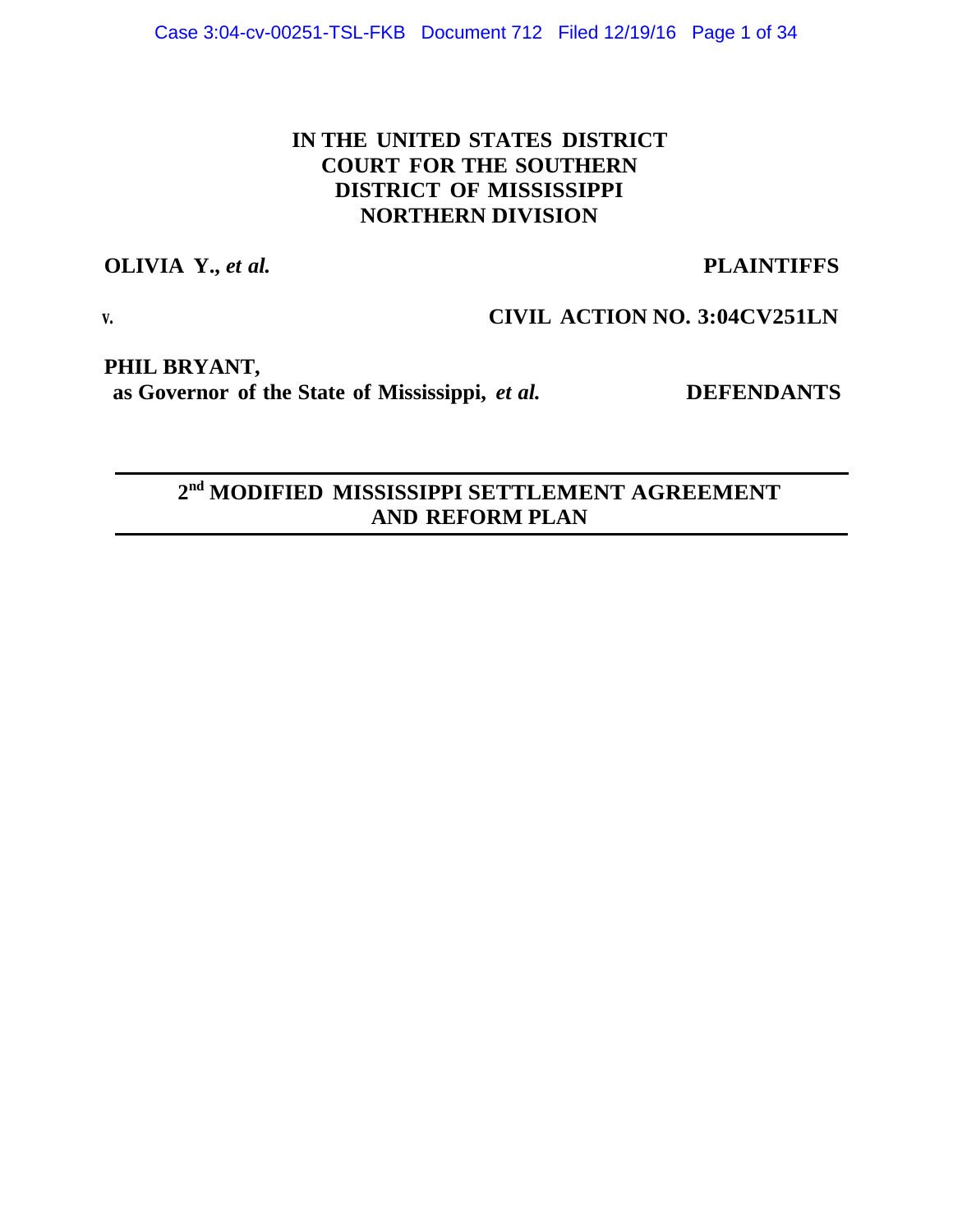# **Table of Contents**

| 1. |     |  |
|----|-----|--|
|    |     |  |
|    | 1.2 |  |
|    | 1.3 |  |
|    |     |  |
|    | 1.5 |  |
|    | 1.6 |  |
|    |     |  |
|    |     |  |
|    |     |  |
| 2. |     |  |
| 3. |     |  |
| 4. |     |  |
| 5. |     |  |
|    |     |  |
|    |     |  |
| 6. |     |  |
|    |     |  |
|    |     |  |
|    |     |  |
|    |     |  |
|    |     |  |
| 7. |     |  |
| 8. |     |  |
|    |     |  |
|    |     |  |
|    |     |  |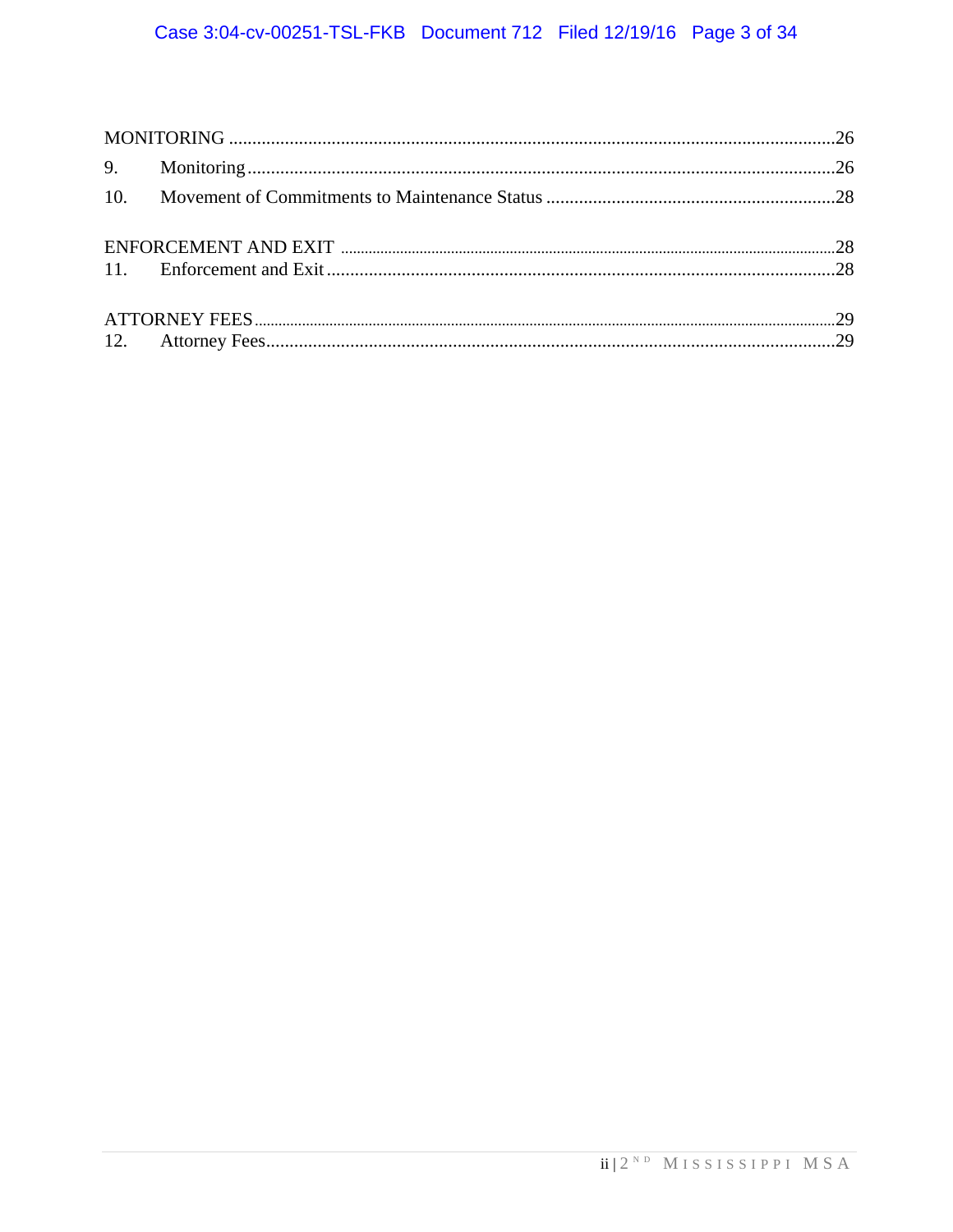#### **INTRODUCTION**

This 2<sup>nd</sup> Modified Mississippi Settlement Agreement and Reform Plan (the "2<sup>nd</sup> MSA") shall supersede the Mississippi Settlement Agreement and Reform Plan entered as a Court Order on January 4, 2008 (the "initial Settlement Agreement") [Dkt. No. 459] as well as the Modified Mississippi Settlement Agreement and Reform Plan entered as a Court Order on July 6, 2012, [Dkt. No. 571]. This 2<sup>nd</sup> MSA shall resolve all remaining claims in the above-captioned case, *Olivia Y. v. Bryant*. *et al*. Paragraph 1 of the Stipulated Settlement Agreement approved by the Court on June 15, 2007 [Dkt. No. 425] is hereby incorporated into this  $2<sup>nd</sup> MSA$ .

The United States District Court for the Southern District of Mississippi, Northern Division, shall have continuing jurisdiction to enforce the terms of this  $2<sup>nd</sup> MSA$ .

The intent of this 2<sup>nd</sup> MSA, which becomes effective on January 1, 2018, is to set forth and maintain the child welfare infrastructure, standards, and outcomes that Defendants must meet within specified timeframes statewide.

Defendants do not speak for the Mississippi Legislature, which has the power under Mississippi law to determine the appropriations for the state's child welfare programs. However, at least annually after Court approval of this 2<sup>nd</sup> MSA, and consistent with existing state budgetary practices and legal requirements, Defendants shall request state funds and any federal/special fund authorization sufficient to effect the provisions and outcome measures set forth in this  $2<sup>nd</sup> MSA$ . In connection with any budget, funding, or allocation request to the executive or legislative branches of state government to the extent that it is anticipated that the funding of critical needs shall be met, in whole or in part, by way of federal fund sources, Defendants shall request federal fund authorization in amounts which are determined to be realizable and consistent with regular budgetary needs assessments. Nothing in this paragraph in any way limits Defendants' obligations under this  $2<sup>nd</sup> MSA$ .

Such budgetary requests, which shall be provided to the Monitor, shall, among other things, identify for the executive and legislative branches of state government, with sufficient particularity, the known and anticipated costs to the state for the timely implementation of the reforms and outcome measures provided for herein.

Defendants shall take necessary steps to maximize available federal funding opportunities to serve children in the State's custody.

Nothing in this 2<sup>nd</sup> MSA shall be construed as infringing on the authority of the state courts of Mississippi to exercise their jurisdiction over individual class members. Defendants will not be held accountable for the state courts' exercise of such jurisdiction in any individual case, as long as Defendants requested that the state court exercise its jurisdiction consistent with the requirements of the  $2<sup>nd</sup> MSA$  in that individual case.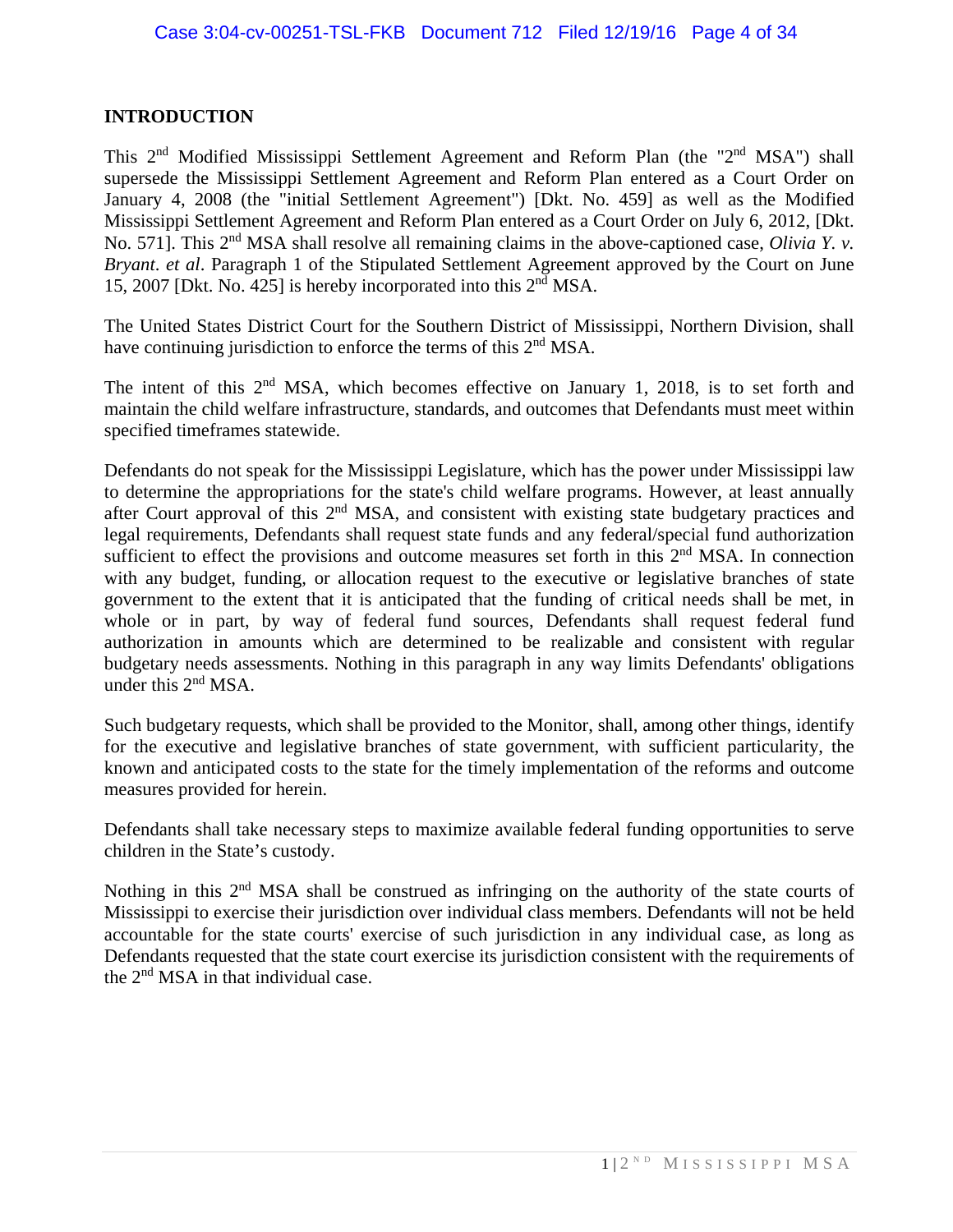#### **SYSTEMIC INFRASTRUCTURE STANDARDS**

#### **1. Agency Leadership**

The Mississippi Department of Child Protection Services ("MDCPS") shall maintain a Commissioner of Child Protection Services having responsibility for the oversight and management of the MDCPS. That person shall be qualified by at least a bachelor's degree from an accredited institution of higher learning and ten (10) years' experience in management, public administration, finance, or accounting or a master's or doctoral degree from an accredited institution of higher learning and five (5) years' experience in management, public administration, finance, law, or accounting. Should the related Mississippi statute that establishes qualifications for the Commissioner change, the revised statute will govern.

#### **1.1 Worker and Supervisor Qualifications**

- *1.1.a.* MDCPS shall hire caseworkers who have, at minimum, a bachelor's degree in social work or a related human services degree. The Monitor shall review and determine which degrees qualify as related human services degrees.
- *1.1.b.* MDCPS shall hire or promote to the position of caseworker supervisor only persons who have, at minimum, the following qualifications:
	- *1.1.b.1.* A master's degree in social work or a related human services degree and two years of experience working with children and families, preferably in foster care; or
	- *1.1.b.2.* A bachelor's degree in social work or a related human services degree with three years of experience working with children and families, preferably in foster care.

#### **1.2 Training**

- *1.2.a.* MDCPS shall maintain a Training Unit headed by a qualified director of training. The Training Unit shall have sufficient staffing, funding, and other resources to assure that comprehensive child welfare training is provided to enable all caseworkers, supervisors, and other child welfare agency employees to comply with the relevant mandates of this 2<sup>nd</sup> MSA, MDCPS policy, and reasonable professional standards.
- *1.2.b.* MDCPS caseworkers shall receive a minimum of 270 hours of pre-service training, which includes instructional training and supervised field training, and may include E-Learning. Any E-Learning training is subject to the approval of the Monitor. Pre-service training provided during an MDCPS internship or previous employment with MDCPS may be counted towards the pre-service training requirement if that training is substantially similar to the training provided to new hires.
- *1.2.c.* MDCPS caseworker trainees, as part of pre-service training, may be assigned specific tasks or activities in connection with a case that is the primary responsibility of an experienced caseworker and may, under appropriate supervision, be assigned responsibility for a "training caseload" with progressively responsible caseload assignment: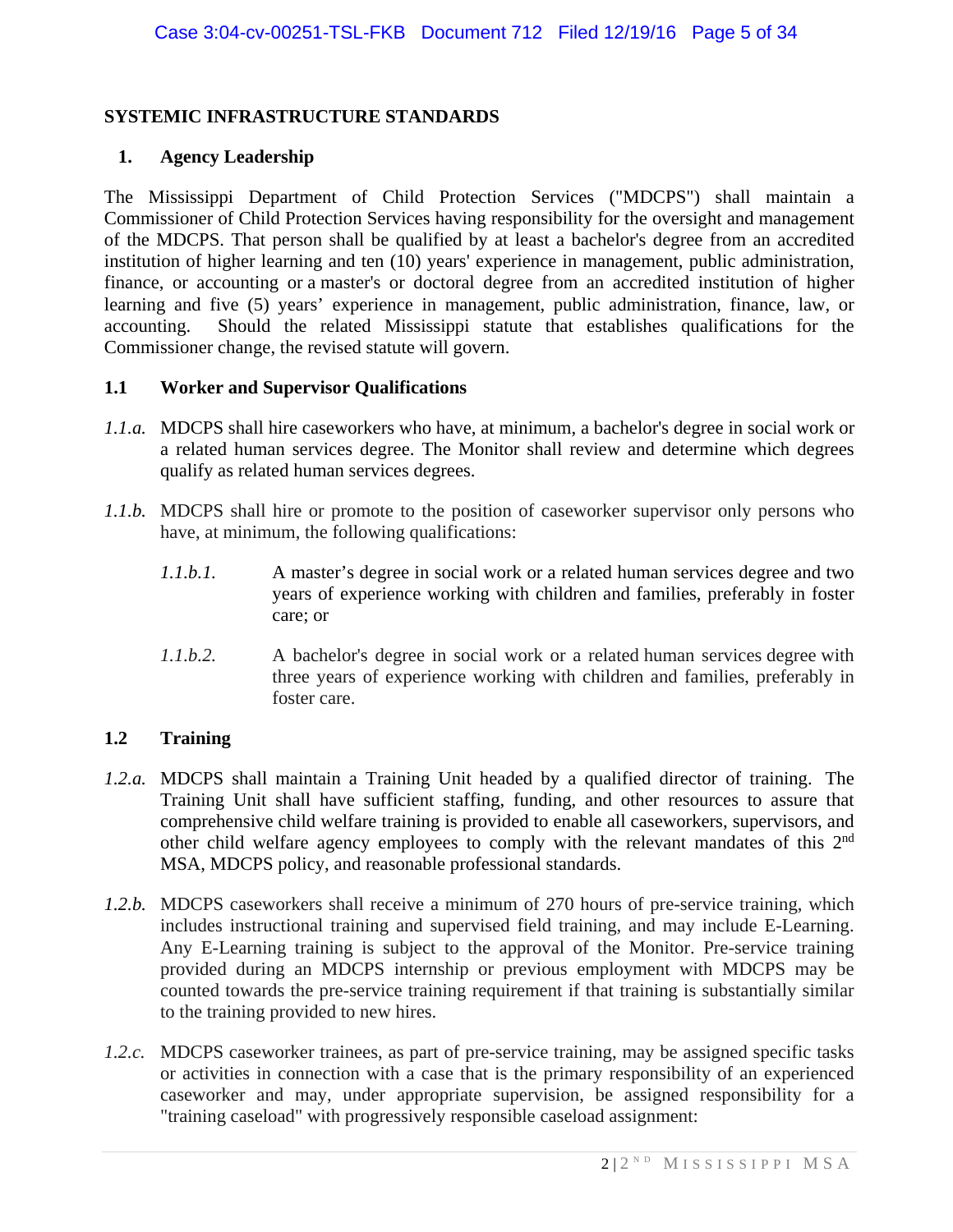- *1.2.c.1.* Upon successful completion of a competency test, reviewed and approved by the Monitor and administered subsequent to the trainee's fourth week of work, up to five (5) cases may be assigned with supervisor approval.
- *1.2.c.2*. Final caseloads may be assigned after successful completion of pre-service training, all competency-based tests and a satisfactory review by the training team.
- *1.2.c.3.* All competency tests, modifications to competency tests, and the standards for passing competency tests, must be reviewed and approved by the Monitor.
- *1.2.d.* Starting in calendar year 2018, MDCPS caseworkers shall receive a minimum of 20 hours of in-service training, and all supervisors shall receive a minimum of 12 hours of in-service training. Beginning in 2019, MDCPS caseworkers shall receive a minimum of 40 hours of in-service training each year, and all supervisors shall receive a minimum of 24 hours of inservice training each year.
- *1.2.e.* MDCPS caseworker supervisors, within 90 days of hire or promotion, shall receive a minimum of 40 hours of training, directed specifically at the supervision of child welfare caseworkers.

#### **1.3 Caseloads**

*1.3.a.* 90% of MDCPS caseworkers will have caseloads which do not exceed the caseload standards set forth below. Individual MDCPS caseworkers with generic caseloads shall not carry a mixed caseload that exceeds 100% capacity as calculated by the following weights per case type:

| <b>Type of Case</b>                                    | <b>Standards</b>  | <b>Weight Per Case -</b> |
|--------------------------------------------------------|-------------------|--------------------------|
|                                                        |                   | 100% Capacity            |
| <b>Child Protection</b>                                | 14 Investigations | 0.0714                   |
| (Investigations Level 2 and 3)                         |                   |                          |
| <b>Ongoing Foster Care</b>                             | 14 Children       | 0.0714                   |
| (Placement Responsibility & Service)                   |                   |                          |
| <b>Ongoing Foster Care</b>                             |                   | 0.0357                   |
| (Placement County of Responsibility)                   |                   |                          |
| <b>Ongoing Foster Care</b>                             |                   | 0.0357                   |
| (Placement County of Service)                          |                   |                          |
| In-Home Cases                                          | 17 Families       | 0.0588                   |
| (Protection Responsibility & Service, Prevention       |                   |                          |
| Responsibility & Service and Interstate Compact on the |                   |                          |
| Placement of Children (ICPC)-Incoming)                 |                   |                          |
| <b>In-Home Cases</b>                                   |                   | 0.0294                   |
| (Protection or Prevention County of Responsibility)    |                   |                          |
| In-Home Cases                                          |                   | 0.0294                   |
| (Protection or Prevention County of Service)           |                   |                          |
| Adoption                                               | 15 Children       | 0.0667                   |
| (Adoption County of Service)                           |                   |                          |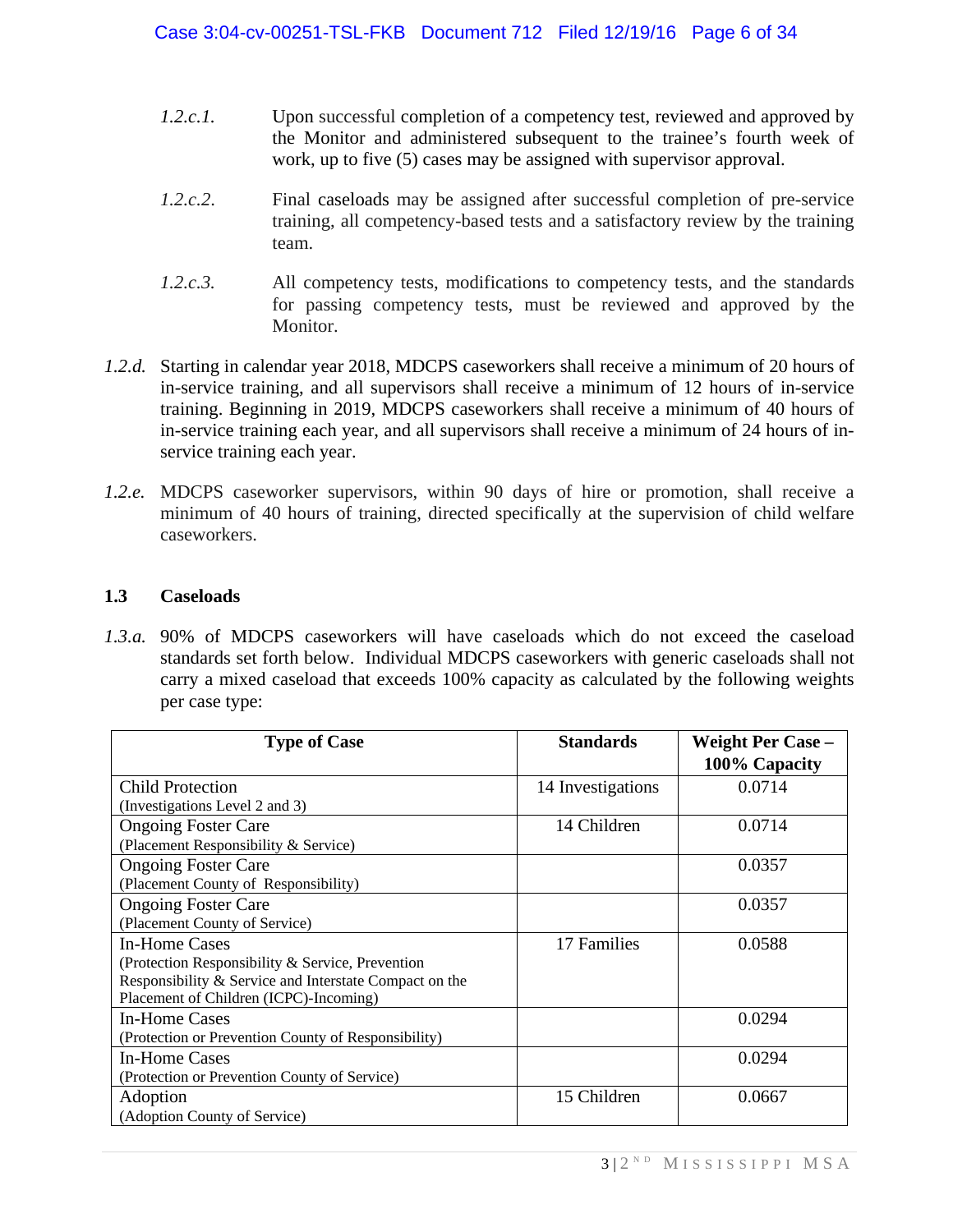| <b>Type of Case</b>                                       | <b>Standards</b> | <b>Weight Per Case –</b><br>100% Capacity |
|-----------------------------------------------------------|------------------|-------------------------------------------|
| New Application Licensing                                 | 15 Homes         | 0.0667                                    |
| (Resource Inquiry, Interstate Compact on the Placement of |                  |                                           |
| Children (ICPC) Application, and Foster Home Study)       |                  |                                           |
| Renewal Licensing                                         | 36 Homes         | 0.0278                                    |
| (Foster Home Supervision and Foster Home Renewal)         |                  |                                           |

*1.3.b.* 85% of MDCPS supervisors shall be responsible for no more than five (5) caseworkers.

## **1.4 Continuous Quality Improvement**

- *1.4.a.* By December 1st of each year, MDCPS shall develop an annual Continuous Quality Improvement Plan, which shall be subject to the approval of the Monitor after consultation with the parties.
- *1.4.b.* Upon approval, MDCPS will implement the CQI Plan and will do so with sufficient staff and resources to assess compliance with those provisions of the  $2<sup>nd</sup> MSA$  that were identified for review in the Plan. The reviews will assess case practice, analyze outcomes, and produce analysis that will be shared with managers and stakeholders to achieve performance improvement.

## **1.5 Management Information Systems**

- *1.5.a.* MDCPS shall maintain comprehensive information systems that permit: (l) timely access by authorized MDCPS staff to information, including current and historical case documents, to support child safety and continuity of care across placement settings and services; (2) capturing, tracking, and reporting of applicable financial information, quantitative  $2<sup>nd</sup> MSA$ compliance, longitudinal performance, and child welfare information, including federally required elements; and (3) prompts for workers and supervisors regarding required actions in a child's case and whether they have taken place.
- *1.5.b.* MDCPS shall have a Comprehensive Child Welfare Information System (CCWIS) appropriate to its size and complexity that shall meet federal requirements by June 30, 2021. Defendants shall take reasonable steps to ensure data quality and verification of the accuracy of data in CCWIS. The CCWIS system shall have the necessary controls to decrease the risk of duplication of data and to reduce the risk of incorrect or invalid data. The system shall provide a visible trail to authorized administrators of all information entered, added, deleted, or modified, and shall have necessary security to protect data integrity. This system shall be audited at least annually to ensure the accuracy and validity of data in the system.

# **1.6 Data Collection and Reporting**

*1.6.a.* MDCPS shall provide to all county agency staff with child welfare responsibilities access to computer services, word processing, and electronic mail and access to the current management information systems and to CCWIS, once implemented.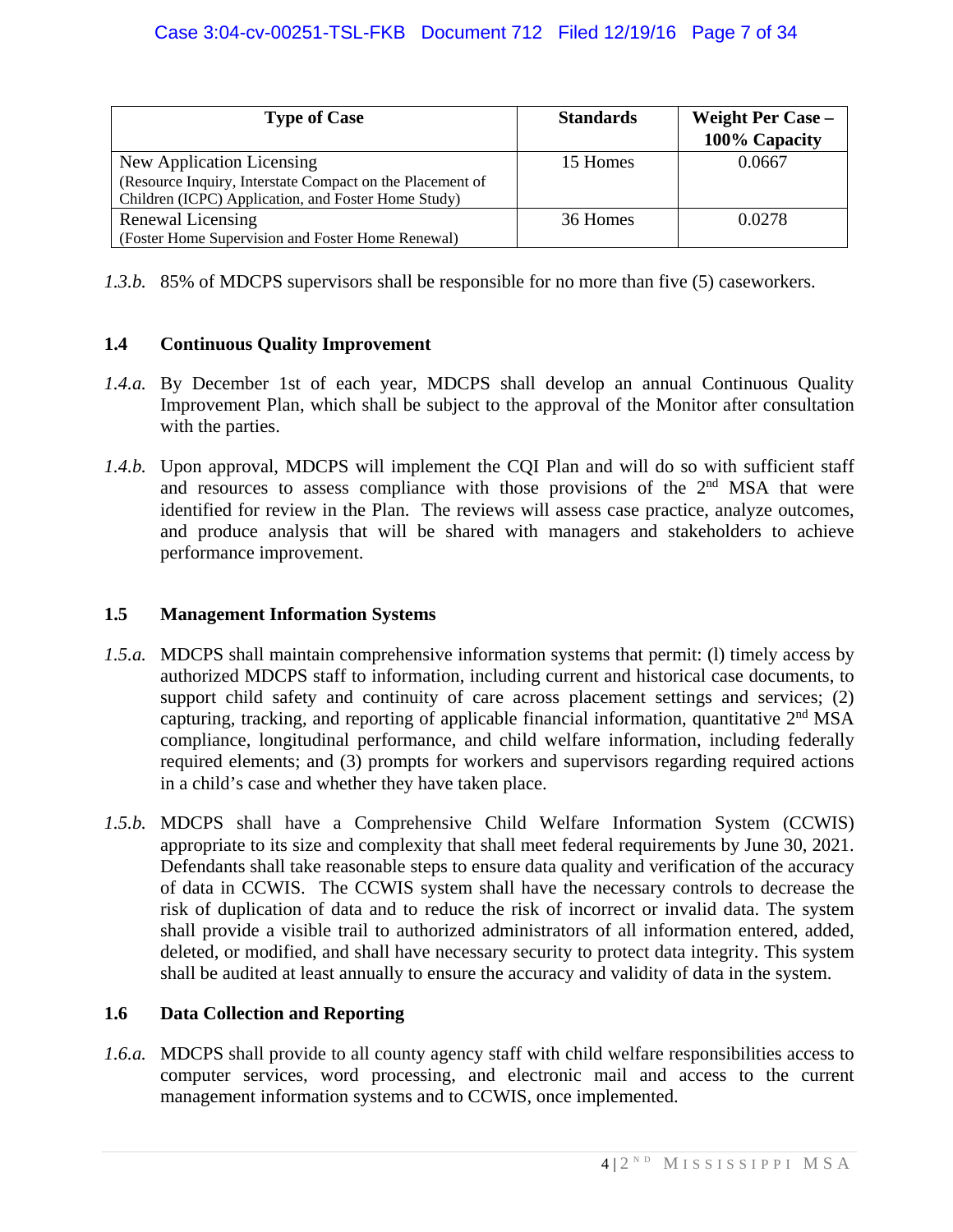- 1.6.b. Data related to compliance with the 2<sup>nd</sup> MSA's Foster Care Service Standards will be collected, analyzed, and made available, at least quarterly, to MDCPS regional and county staff.
- *1.6.c.* MDCPS county staff shall have access to an electronic statewide database of available placement resources.

#### **1.7 Performance Based Contracting**

- *1.7.a.* Defendants shall establish, maintain and assess the effectiveness of a performance-based contracting system to evaluate annually contract agency compliance with the terms of the  $2<sup>nd</sup> MSA$ . Defendants shall take all reasonable steps to ensure contract agency remediation of any identified deficiencies within three (3) months. A contract agency's unwillingness to participate in remediation efforts will be grounds for contract termination.
- *1.7.b.* Prior to MDCPS contracting for case management services for children in custody, MDCPS shall submit for review and approval to the Monitor a detailed plan to ensure accountability and provide supervision and oversight of such agencies. The plan must ensure compliance with all related provisions of this  $2<sup>nd</sup> MSA$ .

#### **1.8 Foster Care Maintenance Payments**

- *1.8.a.* Defendants shall ensure that all licensed foster families (regardless of whether they are supervised directly by MDCPS or by private providers, and whether they are kinship or unrelated foster families) receive at least the minimum reimbursement rate for a given level of service as established pursuant to the 2nd MSA.
- 1.8.b. Commencing on the effective date of this 2<sup>nd</sup> MSA, Defendants shall pay to all licensed foster families at least the basic monthly foster care maintenance payments. Every two years thereafter, Defendants shall provide increases in the foster care maintenance payments, based upon the previous year's rate of inflation.
- *1.8.c.* Within a year of court approval of this 2<sup>nd</sup> MSA, Defendants shall deliver to the Monitor a written report setting forth (l) findings regarding the adequacy of a proposed schedule of foster care maintenance payments made to foster care providers serving children, including children with specialized needs, and facilities providing congregate care in relation to the requirements of 42 U.S.C.  $\S$  675(4)(A) and the actual cost in the state of Mississippi to provide such care; and (2) the methodology utilized to determine the actual costs in the state of Mississippi to provide such care. Following review of the Defendants' report, the Monitor shall establish the rates that Defendants shall then implement.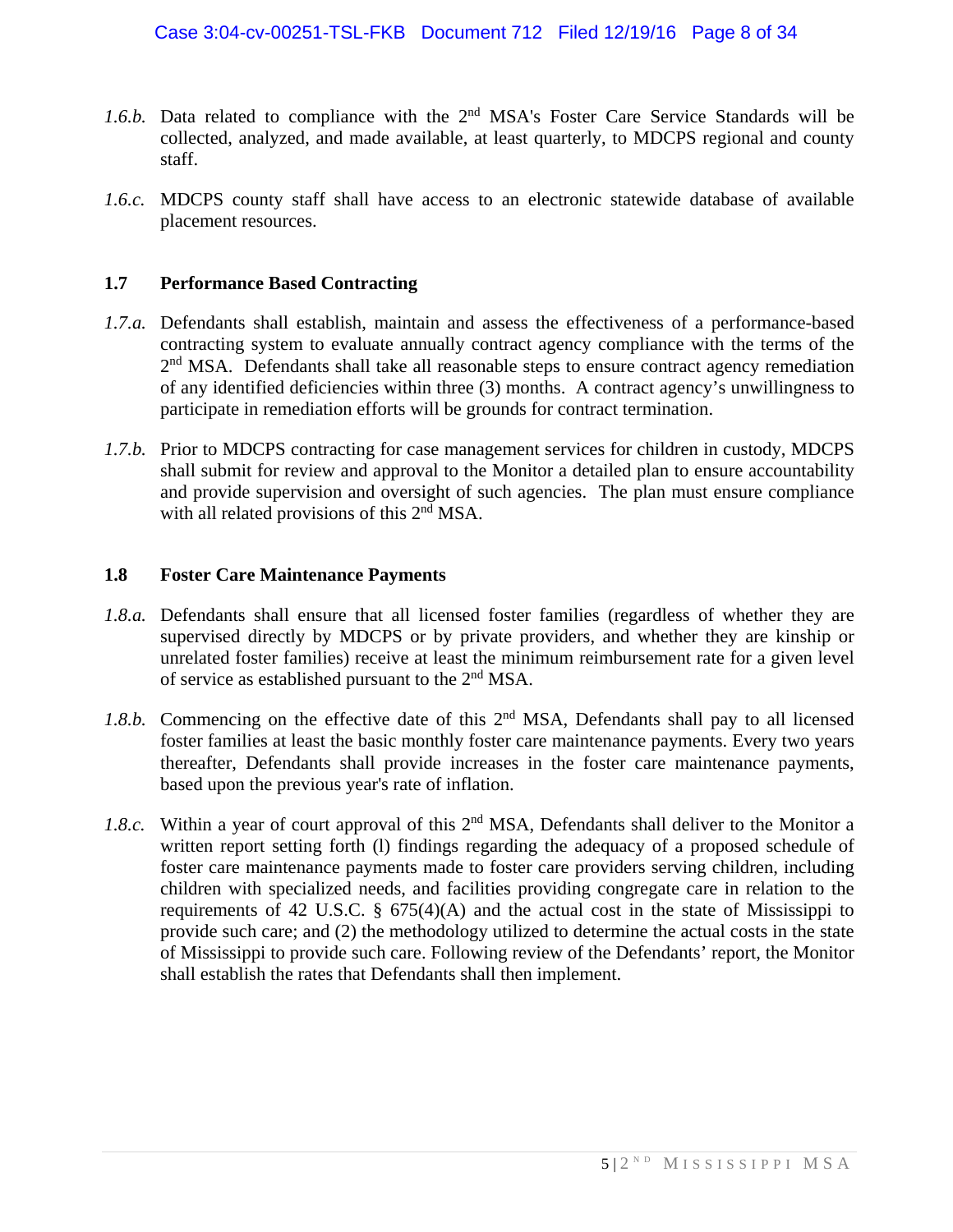#### **FOSTER CARE SERVICE STANDARDS**

#### **2. Child Safety and Maltreatment in Care**

- *2.1* MDCPS shall ensure that it maintains a statewide system to appropriately receive, screen and investigate reports of child maltreatment. MDCPS shall ensure its system is adequately staffed and that investigations of all reports are commenced as required by state law and conducted and completed pursuant to policy and regulation. Any extensions of the timeframes set forth in MDCPS policy for the completion of investigations are subject to the review and approval of the Monitor. The Monitor shall periodically review the statewide system for appropriately receiving, screening and investigating reports of child maltreatment.
- *2.2* MDCPS shall continue to maintain a special investigations unit whose responsibility is to investigate reports of maltreatment of children in custody. The initiation of that investigation shall not extend beyond 24 hours.
- *2.3* MDCPS will develop and implement policies and procedures, subject to the review and approval of the Monitor, for the Agency to review all maltreatment in care reports that were screened-out and assess the appropriateness within 24 hours of all screen-out determinations. If the decision to screen-out the report is determined to be inappropriate, MDCPS shall ensure the report is referred for investigation immediately.
- *2.4* Upon receipt of a substantiated report of child maltreatment in a contract agency group home or emergency shelter, MDCPS shall, within 30 calendar days, initiate a licensure investigation, that is in addition to and independent of the child protection investigation. The licensure investigation shall include an on-site inspection by MDCPS of the emergency shelter or group home to determine the contract provider's compliance with MDCPS licensure standards. If the provider is found to be in violation of licensure standards, the provider shall have 10 calendar days to submit a Corrective Action Plan (CAP) with timeframes to rectify the violation and comply with the approved CAP timeframes. If the provider does not comply with the licensure standards based on the approved CAP and timeframes, MDCPS shall revoke the license.
- *2.5* Upon receipt of a report of child maltreatment in a private child placing agency foster home, MDCPS staff will notify the child placing agency, who shall, within 30 calendar days, initiate a licensure investigation that is in addition to and independent of, any child protection investigation. The licensure investigation shall include an on-site inspection by the child placing agency's staff of the foster home to determine the provider's compliance with licensure standards. If the provider is found to be in violation of licensure standards, the provider shall have 10 calendar days to submit a CAP with timeframes to rectify the violation and comply with the approved CAP timeframes. If the provider does not comply with the licensure standards based on the approved CAP and timeframes, MDCPS shall recommend that the license be revoked.
- *2.6* All allegations of maltreatment of a child in custody shall be investigated by a worker who has received training on intake and investigations processes, policies, and investigation techniques and has no ongoing connection to the foster care case.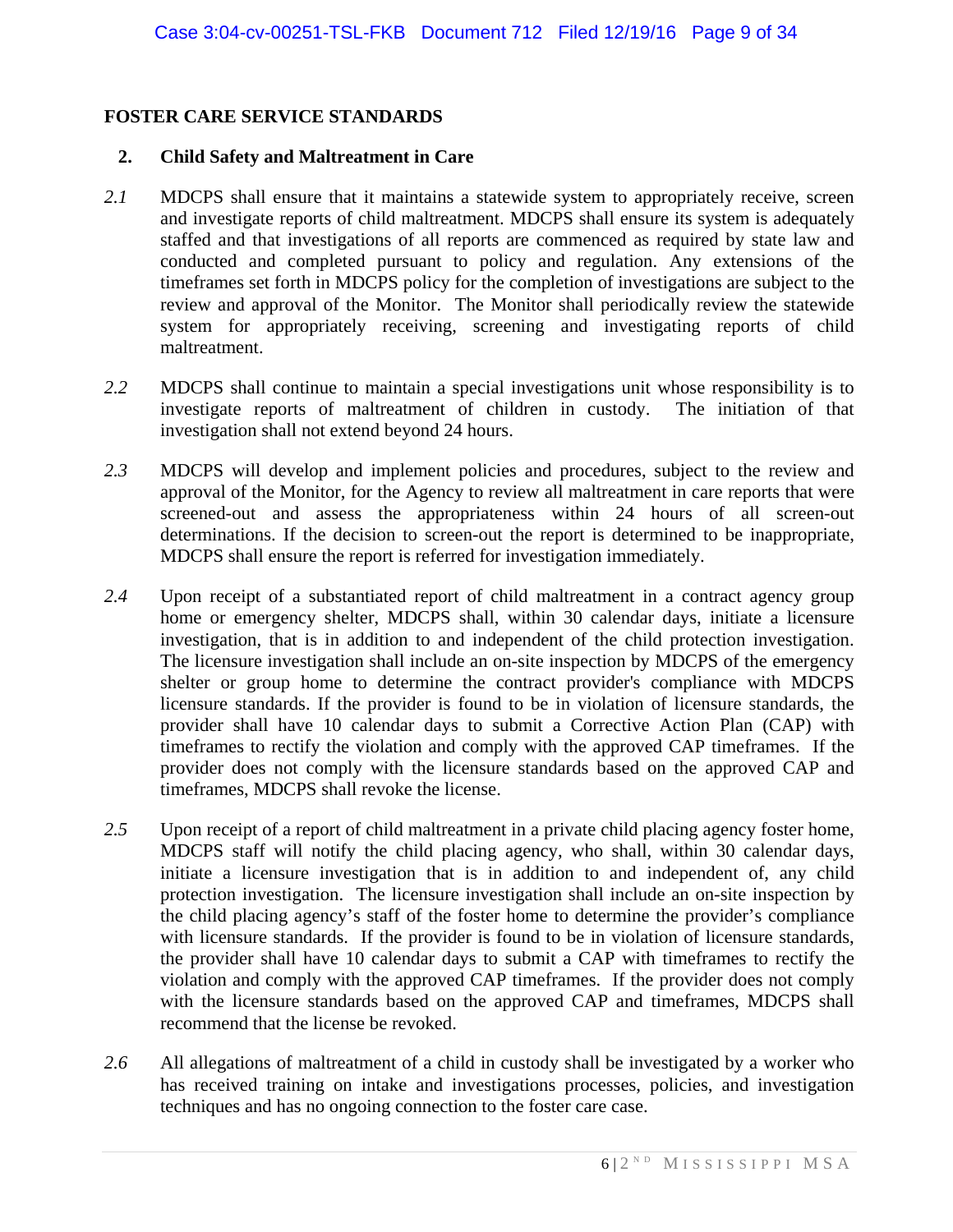- *2.7* Within 30 days of the completion of any investigation of maltreatment of a child in custody, as required in Section 2.1, MDCPS shall review the maltreatment investigation. This review shall:
	- 2.7.*a.* Identify any case practice deficiencies in the investigation and any remedial actions necessary to ensure the safety of the child who is the subject of the investigation, as well as any other children in the home or placement.
	- 2.7.b. Identify a timeframe in which any recommended remedial action must take place.
	- *2.7.c.* Monitor the initiation and completion of the remedial actions regarding individual child safety and case practice.
	- *2.7.d.* MDCPS shall notify the Area Social Work Supervisor (ASWS), Regional Director (RD), and Director of Field Operations when such remedial actions have not been initiated within five (5) calendar days of identification or timely completed.
- *2.8* MDCPS shall assure that standardized decision-making criteria are used for prioritizing, screening, and assessing all reports of maltreatment of children in MDCPS custody.
	- 2.8.*a.* All investigations into reports of maltreatment of children in MDCPS custody must be completed within 30 calendar days, including supervisory approval. MDCPS shall assure that such investigations and decisions are based on a full and systematic evaluation of the factors that may place a child in custody at risk.
		- *2.8.a.1*. By July 1, 2018, at least 90% of maltreatment-in-care investigations will be initiated and completed within 30 days.
	- *2.8.b.* Any foster child who remains in the same out-of-home placement following an investigation into a report that he or she was maltreated in that placement shall be visited in the placement by an MDCPS caseworker according to the following schedule:
		- 2.8.b.1. Once per week for the first month and twice per month for three (3) months if the investigation is found to be substantiated; or
		- *2.8.b.2.* Twice per month in accordance with MDCPS policy if the investigation is found to be unsubstantiated.
	- 2.8.c. When a maltreatment investigation involves a foster or adoptive home, MDCPS shall file a copy of the approved final investigative report, and any recommendations and/or corrective actions MDCPS has deemed necessary, in the case record of the foster child, in the file of the foster or adoptive parents with a copy of the letter of notification to the foster or adoptive parents, and with the Bureau Director for Licensure. MDCPS shall also provide those records to the Youth Court Judge with jurisdiction over the child and, upon request, to the Monitor.
	- *2.8.d.* When a maltreatment investigation involves an agency group home, emergency shelter, private child placing agency foster home, or other facility licensed by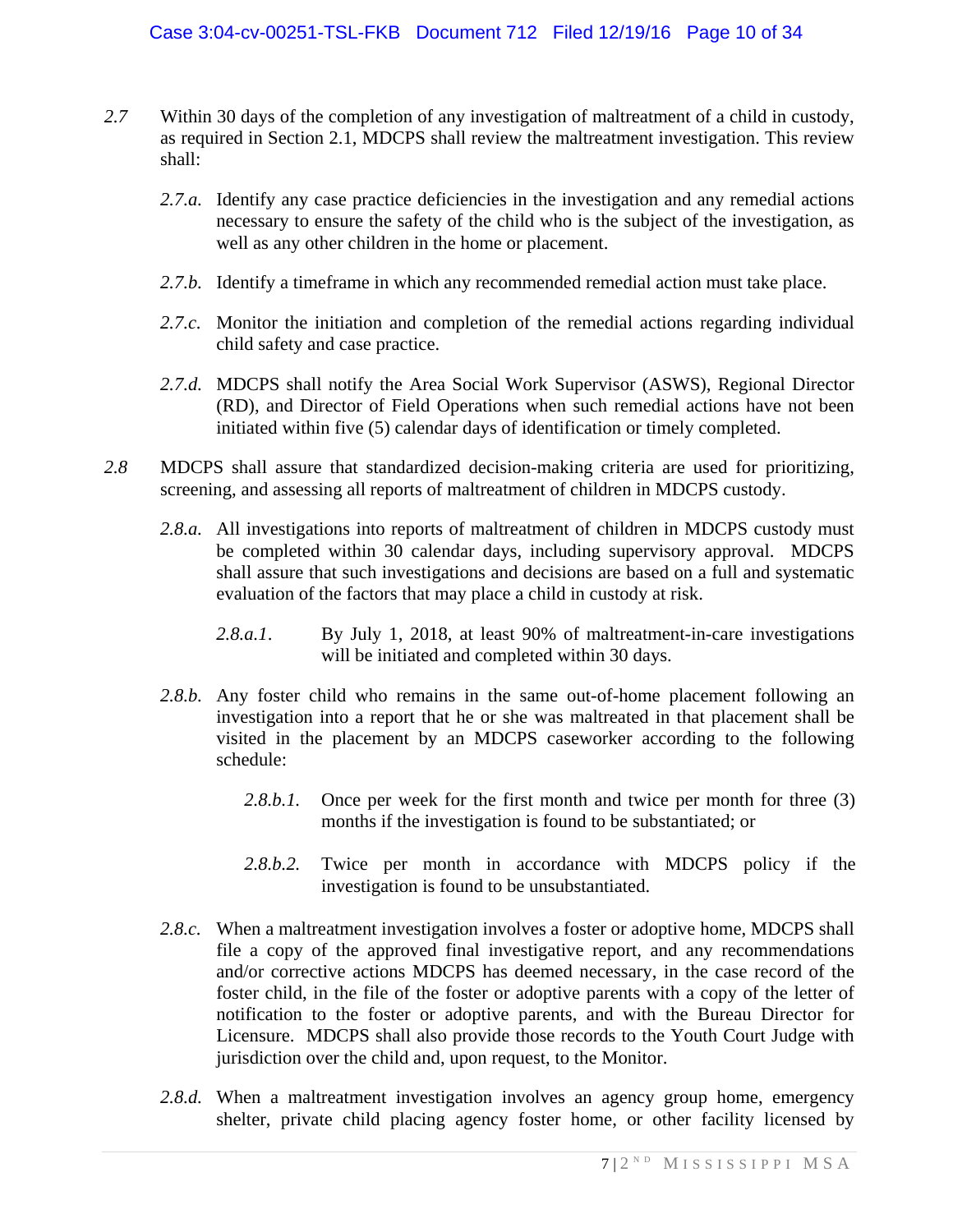MDCPS, a copy of the final investigative report shall be filed in the child's case record, with the Director of Congregate Care Licensure, and sent to the licensed provider facility. MDCPS shall provide the report to the Youth Court Judge with jurisdiction over the child and, upon request, to the Monitor.

- *2.9* The rate of child abuse and neglect among children in foster care shall not exceed 0.33% per year, effective for the period beginning January 1, 2018. The parties adopt the following definition for this metric:
	- *2.9.a.* Of all children in foster care during the period, what percent were victims of substantiated maltreatment by a foster parent or facility staff member. A child is counted as having been maltreated in foster care if the perpetrator of the maltreatment was identified as a foster parent or a residential facility staff member. The numerator shall consist of all children whose maltreatment is substantiated during the period. The denominator shall consist of all children placed in foster care during the period. The observation period is 12 months.

## **3. Family-Based Placements**

- *3.1* All foster homes and facilities with children placed who are in the custody of MDCPS shall be timely licensed and subject to the licensure process approved by Public Catalyst on December 31, 2016.
- *3.2* For Unlicensed Placements that Cannot Meet Licensure Standards
	- *3.2.a.* No child shall remain in a foster home or facility determined to be unable to meet MDCPS licensing standards, absent an order by a state court with jurisdiction over child custody directing the placement of the child into a specific unlicensed placement. Defendants shall not be held accountable for a state court's order as long as MDCPS documents that it presented information to the court that the foster home has not met licensing standards, the reasons why the foster home has not and cannot meet licensing standards, and that a licensed foster home or facility is available, or one time only, an appropriate expedited relative placement.
	- *3.2.b.* Safety Issues: If it is determined that an unlicensed foster home or facility is unable to meet MDCPS licensing standards due to a safety issue, Defendants shall take all reasonable efforts to immediately ensure the child's safety and to remove the child, including, if required by the court, seeking an emergency court order. Defendants shall not be held accountable for the state court's order as long as MDCPS documents that it presented information to the court that the unlicensed foster home or facility has not met licensing standards and that a licensed foster home or facility or an expedited relative placement is available. If the child is not in imminent danger, MDCPS shall implement a safety plan and within five (5) calendar days, either cure the licensing deficiency if feasible, or move the child to a licensed foster home or facility, or to an appropriate expedited relative placement, one time only.
	- *3.2.c.* Non-safety Issues: If MDCPS determines an unlicensed foster home to be unable to meet MDCPS licensing standards due to a non-safety issue, Defendants shall, within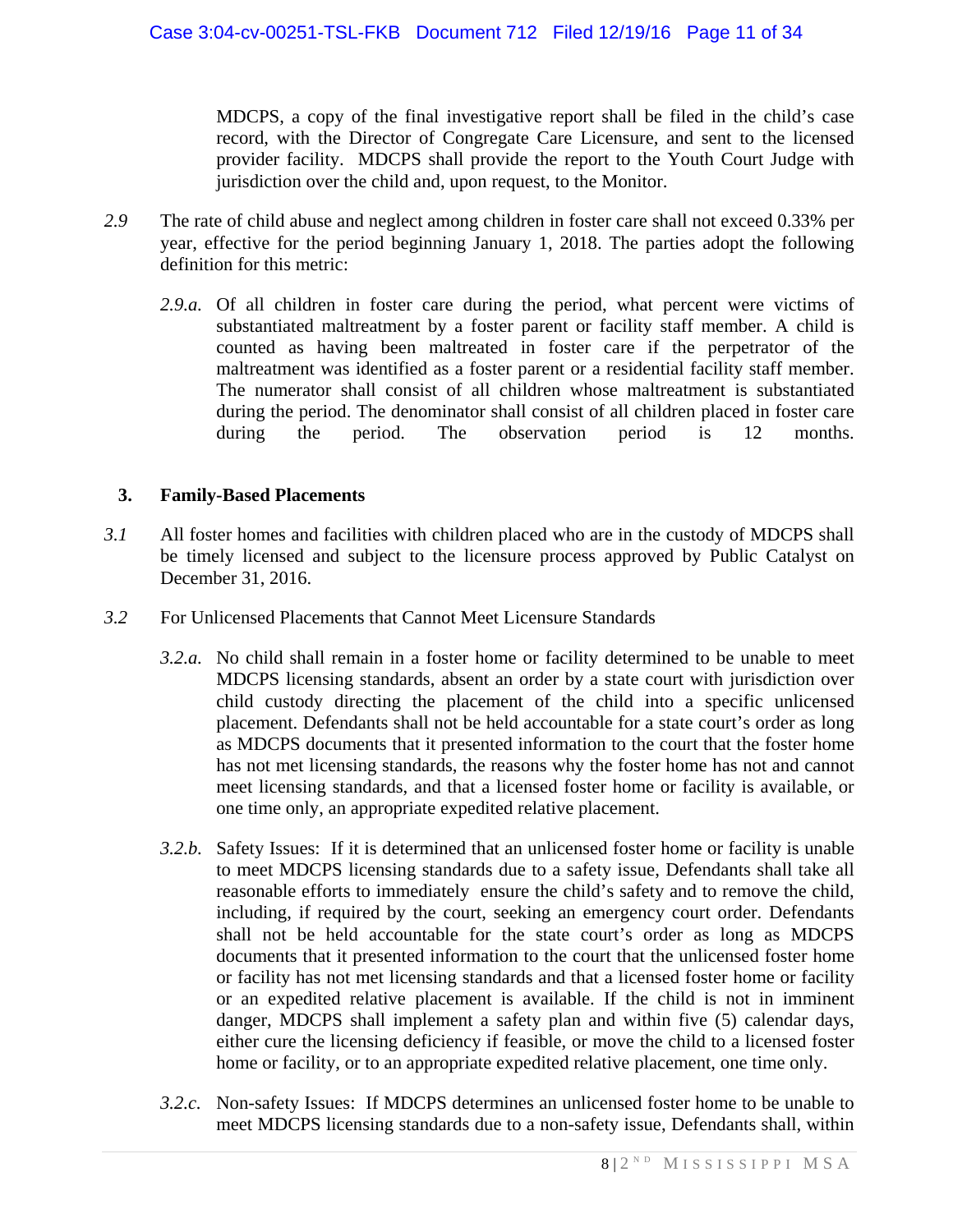30 calendar days of that determination, either cure the licensing deficiency if feasible, or move the child to a licensed foster home or facility, or to an appropriate expedited relative placement, one time only.

- *3.3* Foster Home Development
	- *3.3.a.* MDCPS, in conjunction with the Monitor, shall establish annual statewide and county performance requirements and time periods for new foster home licensure. The Monitor will report to the parties MDCPS progress on achieving the performance requirements. The Defendants shall meet the performance requirements, including time periods.
	- *3.3.b.* MDCPS shall begin to implement the annual plan to recruit and retain additional licensed foster home placements and shall maintain the additional number of total placements, as necessary during the applicability of the 2<sup>nd</sup> MSA.

#### **4. Placement Standards**

- *4.1* No foster home shall provide care for more than five (5) children (including foster, biological, and adoptive children) at any given time, in accordance with the following:
	- *4.1.a.* Foster homes may provide care for more than three foster children, up to a total of five, only with the documented approval of MDCPS Office of Licensure determining that the foster children can be safely maintained in the foster home.
	- *4.1.b.* No more than two children in the foster home may be under the age of two or have therapeutic needs, including the biological and/or adoptive children.
	- *4.1.c.* Notwithstanding the above, a sibling group may be placed together in the same foster home in excess of these limits, but only if they are the only children in the home, and only upon written approval by the MDCPS Licensure Director determining that the foster children can be safely maintained in the home.
- *4.2* Children with special needs shall be matched with placement resources that can meet their therapeutic and medical needs. MDCPS shall ensure that each county office has access to resource workers within its region who have the ability to ascertain the placement resources available and their suitability for each particular child needing placement.
- *4.3* Each foster child shall be placed in the least restrictive setting that meets his/her individual needs as determined by a review of all intake, screening, assessment, and prior placement information regarding the child available at the time of placement. In order of consideration, this means: placement with relatives; foster home care within reasonable proximity to the child's home community; resource home care outside of the child's home community; group home care; or institutional care.
- *4.4* Each child who enters placement (from regions other than II-East, II-West, and V-West) shall be placed within his/her own county or within 50 miles of the home from which he/she was removed. This provision shall not apply if: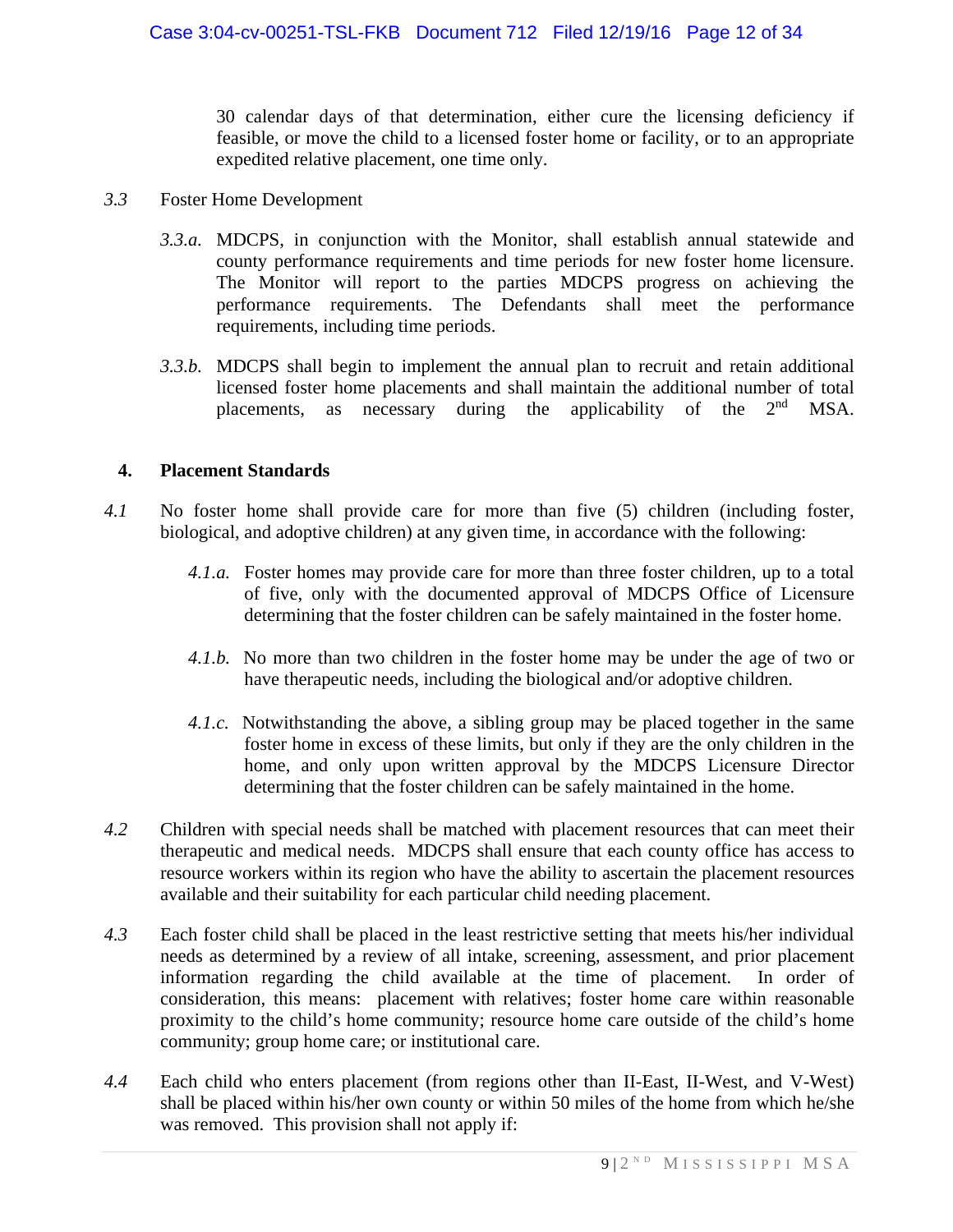- *4.4.a.* The child's needs are so exceptional that they cannot be met by a family or facility within his/her own county or within 50 miles of the home from which he/she was removed;
- *4.4.b.* The child is placed through the ICPC consistent with its terms;
- *4.4.c.* The child is appropriately placed with relatives;
- *4.4.d*. The child, age 14 years or older, is pursuing educational or vocational opportunities;
- *4.4.e.* The child is ordered to be placed in a child-specific foster care setting by a court [subject to the court order exception in Section 3.2.a]; or
- *4.4.f.* The child is placed in an adoptive home.
- *4.5* Each child who enters placement from Regions II-East, II-West, and V-West shall be placed within his/her own county or within 75 miles of the home from which he/she was removed. This provision shall not apply if:
	- *4.5.a.* The child's needs are so exceptional that they cannot be met by a family or facility within his/her own county or within 50 miles of the home from which he/she was removed;
	- *4.5.b.* The child is placed through the ICPC consistent with its terms;
	- *4.5.c.* The child is appropriately placed with relatives;
	- *4.5.d*. The child, age 14 years or older, is pursuing educational or vocational opportunities;
	- *4.5.e.* The child is ordered to be placed in a child-specific foster care setting by a court [subject to the court order exception in Section 3.2.a]; or
	- 4.5.f. The child is placed in an adoptive home.

This provision shall be evaluated by the Monitor in December 2018 to determine whether the 75 mile exception is still necessary.

*4.6* Siblings who enter placement at or near the same time shall be placed together unless: (l) doing so would be harmful to one or more of the siblings; (2) one of the siblings has exceptional needs that can be met only in a specialized program or facility; or (3) the size of the sibling group makes such placement impractical notwithstanding diligent efforts to place the group together. If a sibling group is separated at initial placement, the caseworker shall make immediate efforts to locate or recruit a foster family in whose home the siblings can be reunited. These efforts will be documented and maintained in the case file.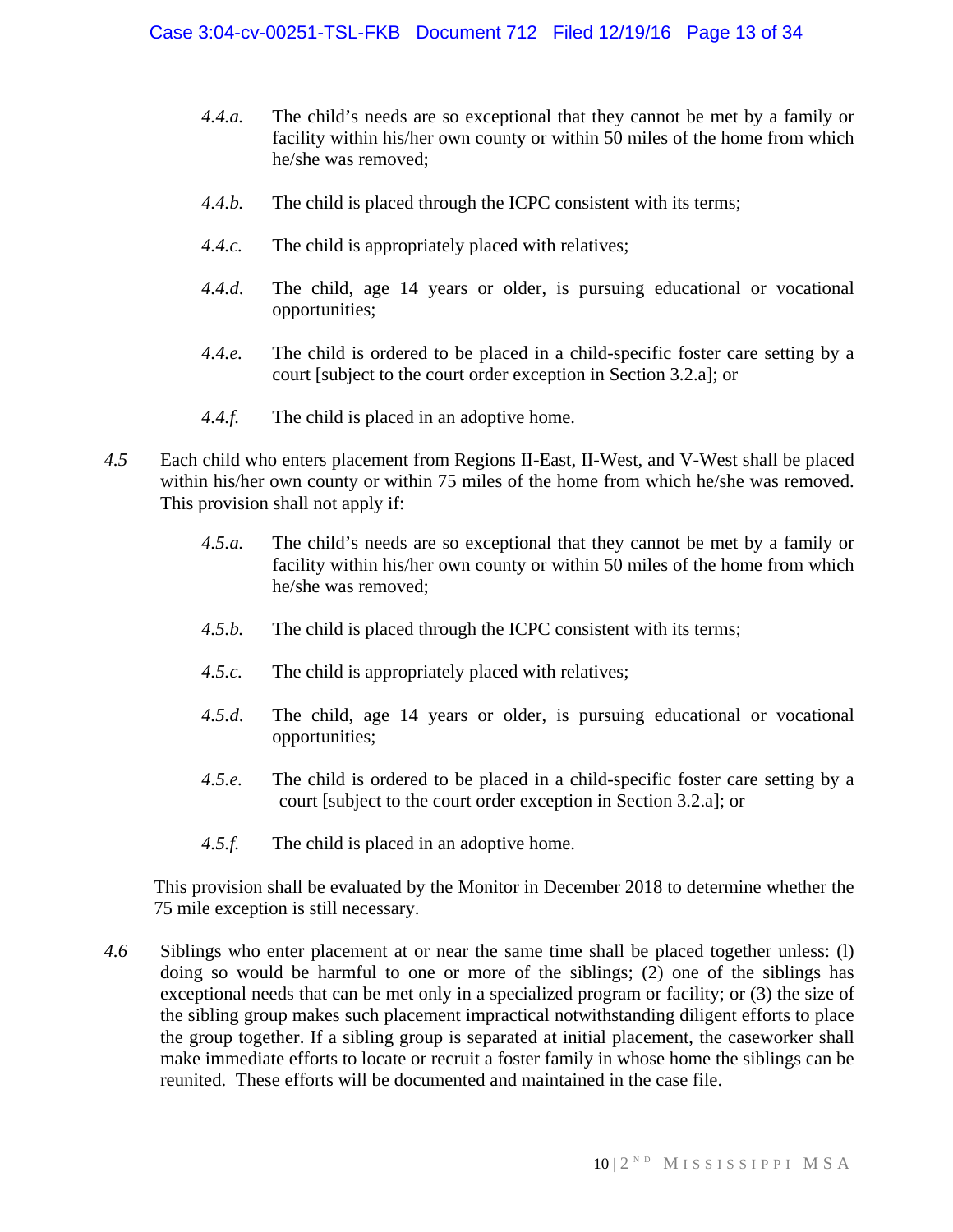- *4.7* Defendants shall take all reasonable steps to avoid the disruption of an appropriate placement and ensure placement stability for children. If there is a documented indication that a placement may disrupt, the caseworker shall immediately take steps to determine the following:
	- *4.7.a.* The cause of the potential disruption;
	- *4.7.b.* Whether the placement is appropriate for the child;
	- *4.7.c*. Whether additional services are necessary to support the placement;
	- *4.7.d.* Whether the child needs another placement; and
	- *4.7.e.* If another placement is necessary, what that placement should be.

These efforts shall be documented in the child's case record.

- *4.8* No child shall remain overnight in an MDCPS office or other nonresidential facility that provides intake functions.
- *4.9* No child under 10 years of age shall be placed in a congregate care setting (including group homes and shelters) unless:
	- *4.9.a.* The child has exceptional needs that cannot be met in a licensed foster home; or
	- *4.9.b.* In order to keep a sibling group together for a temporary period, not to exceed 15 days and the RD has granted documented approval for the congregate care placement; or
	- *4.9.c.* To enable a mother and baby to be placed together and there is not an available foster home for both of them.
- *4.10* No foster child shall be moved from his/her existing placement to another placement unless MDCPS specifically documents in the child's case record justifications for that move and the move is approved by an MDCPS supervisor.
- *4.11* No child shall be placed in more than one emergency or temporary facility within one episode of foster care, unless an immediate placement move is necessary to protect the safety of the child or of others with documented approval from the RD.
- *4.12* 90% of children shall remain in his/her existing placement and not be moved to another placement unless MDCPS specifically documents in the child's case record justifications for that move and the move is approved by a MDCPS supervisor.
	- *4.12.a.* By July 1, 2018, 70% of children will remain in his/her existing placement according to this section.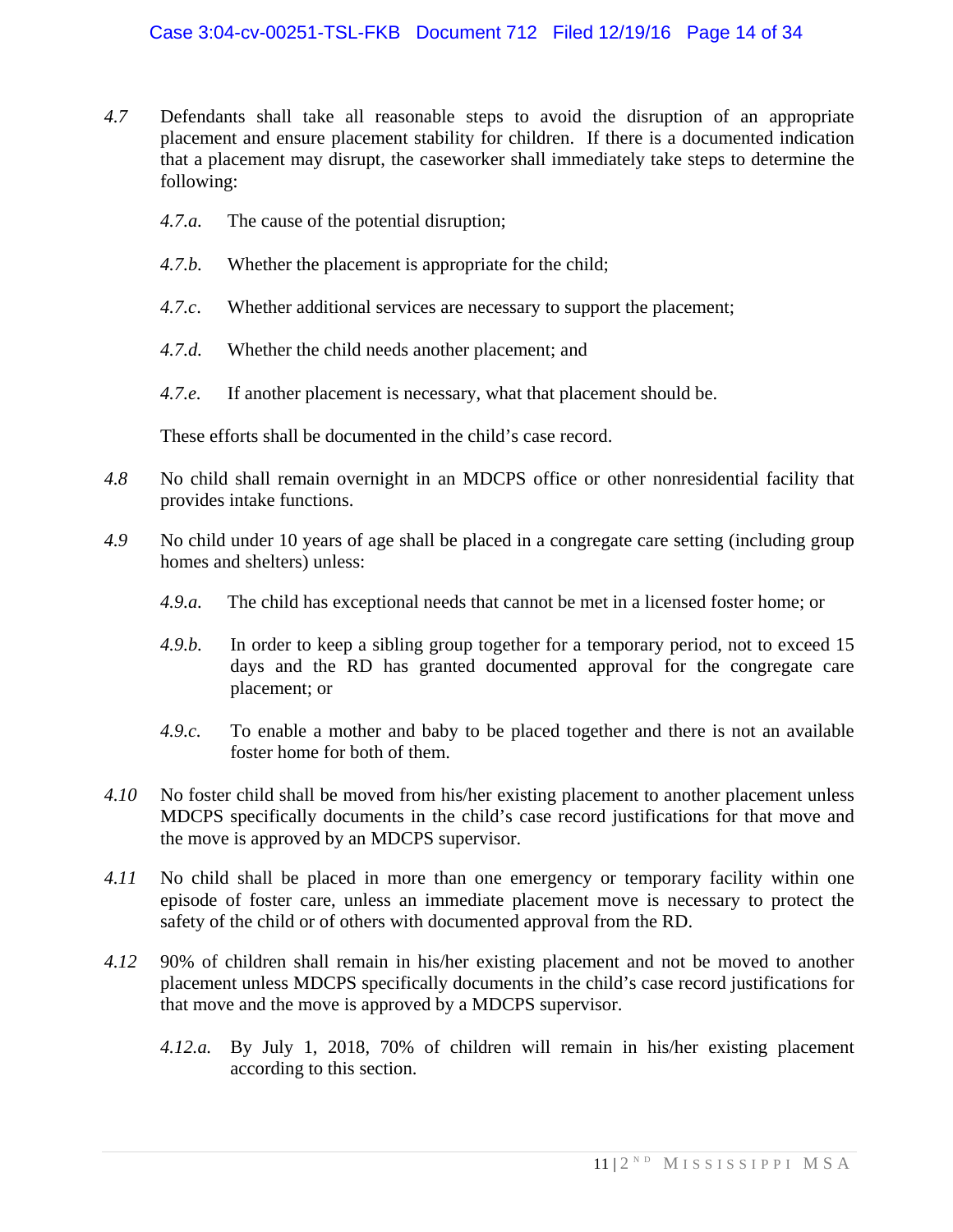- *4.12.b.* By July 1, 2019, 80% of children will remain in his/her existing placement according to this section.
- *4.12.c.* By July 1, 2020, 90% of children will remain in his/her existing placement according to this section.
- *4.13* 95% of foster homes shall provide care to a number of children that is not in excess of five (5) children (including foster, biological, and adoptive children) at any given time. Foster homes may provide care for more than three foster children, up to a total of five, only with the documented approval of MDCPS Office of Licensure determining that the foster children can be safely maintained in the home. No more than two children in the foster home may be under the age of two or have therapeutic needs, including the biological and/or adoptive children. Notwithstanding the above, a sibling group may be placed together in the same foster home in excess of these limits, but only if they are the only children in the home, and only upon written approval by the MDCPS Licensure Director determining that the foster children can be safely maintained in the home.
	- *4.13.a.* By July 1, 2018, 70% of foster homes will provide care to a number of children not in excess of the 2<sup>nd</sup> MSA foster home population limitations.
	- *4.13.b.* By July 1, 2019, 80% of foster homes will provide care to a number of children not in excess of the 2<sup>nd</sup> MSA foster home population limitations.
	- *4.13.c.* By July 1, 2020, 95% of foster homes will provide care to a number of children not in excess of the 2<sup>nd</sup> MSA foster home population limitations.
- *4.14* At least 95% of children with special needs shall be matched with placement resources that can meet their therapeutic and medical needs.
	- *4.14.a.* By July 1, 2018, 60% of children with special needs shall be matched with placement resources that meet their therapeutic and medical needs.
	- *4.14.b.* By July 1, 2019, 75% of children with special needs shall be matched with placement resources that meet their therapeutic and medical needs.
	- *4.14.c.* By July 1, 2020, 95% of children with special needs shall be matched with placement resources that meet their therapeutic and medical needs.
- *4.15* At least 95% of children in MDCPS custody shall be placed in the least restrictive setting that meets their individual needs consistent with  $2<sup>nd</sup> MSA$  requirements.
- *4.16* At least 90% of siblings who entered MDCPS custody at or near the same time shall be placed together consistent with 2<sup>nd</sup> MSA requirements.
	- *4.16.a.* By July 1, 2018, 60% of siblings entering MDCPS custody at or near the same time shall be placed together.
	- *4.16.b.* By July 1, 2019, 75% of siblings entering MDCPS custody at or near the same time shall be placed together.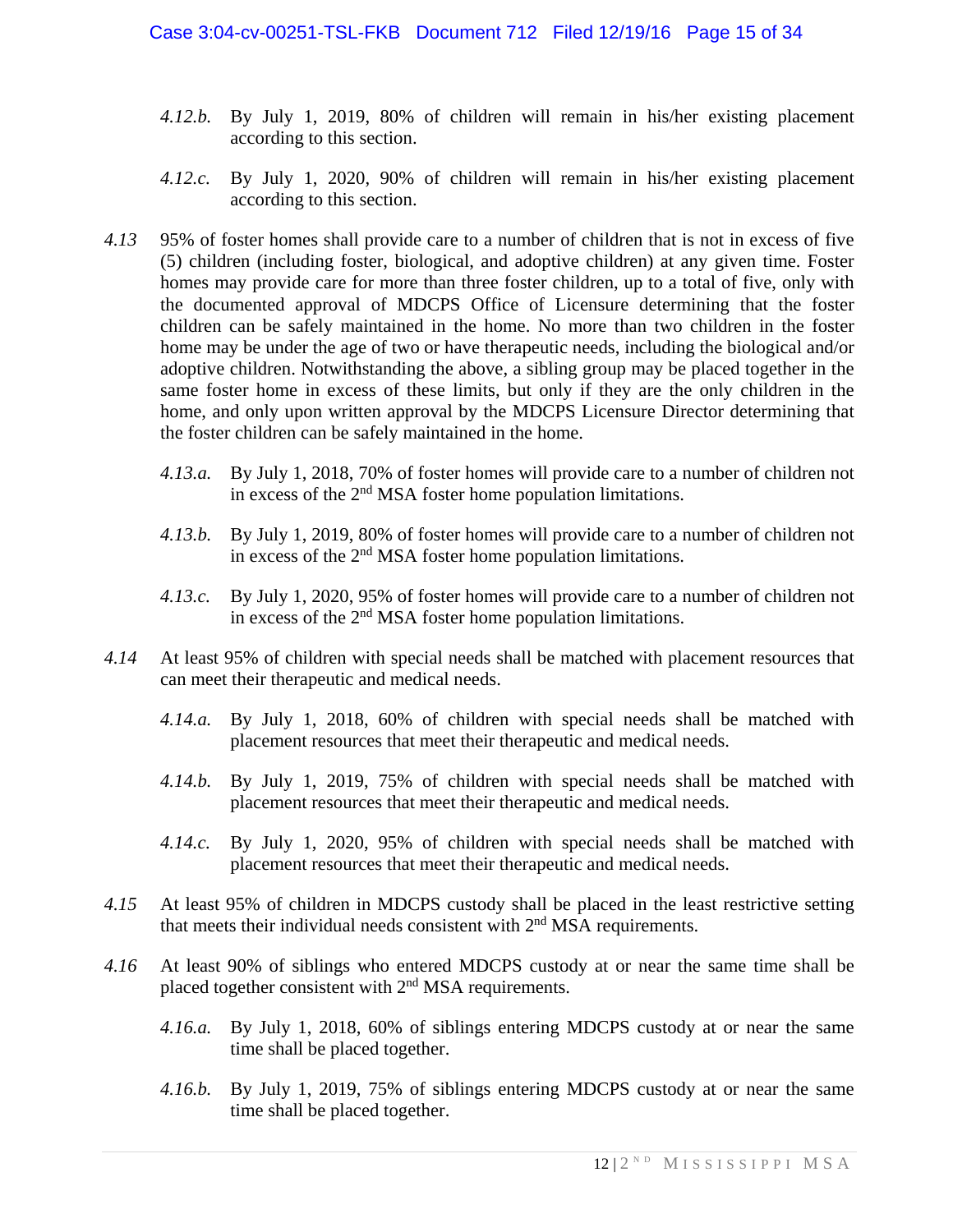- *4.16.c.* By July 1, 2020, 90% of siblings entering MDCPS custody at or near the same time shall be placed together.
- *4.17* At least 90% of children in MDCPS custody with a documented indication that they were subject to a potential or actual placement disruption shall have documented in the child's case record the reasonable steps taken to address placement stability consistent with 2nd MSA requirements:
	- *4.17.a.* By July 1, 2018, 60% of children in MDCPS custody with a documented indication that they were subject to a potential or actual placement disruption shall have documented in the child's case record the reasonable steps taken to address placement stability.
	- *4.17.b.* By July 1, 2019, 75% of children in MDCPS custody with a documented indication that they were subject to a potential or actual placement disruption shall have documented in the child's case record the reasonable steps taken to address placement stability.
	- *4.17.c.* By July 1, 2020, 90% of children in MDCPS custody with a documented indication that they were subject to a potential or actual placement disruption shall have documented in the child's case record the reasonable steps taken to address placement stability.
- *4.18* 90% of children who enter MDCPS custody shall be placed within his/her own county or within 50 miles of the home from which he/she was removed unless the child entered custody in Regions II-East, II-West, or V-West or one of the exceptions provided in this 2nd MSA is documented as applying.
- *4.19* 90% of children who enter MDCPS custody in Regions II-East, II-West, and V-West shall be placed within his/her own county or within 75 miles of the home from which he/she was removed unless one of the exceptions provided in this 2<sup>nd</sup> MSA is documented as applying.

#### **5. Visitation**

- *5.1* Worker Contact and Monitoring
	- *5.1.a.* MDCPS shall meet with the child in person at least twice monthly to assess the child's safety and well-being, service delivery, and achievement of permanency and other service goals. At least one visit per month shall take place in the child's placement.
		- *5.1.a.1.* By July 1, 2018 at least 75% of foster children shall have an MDCPS caseworker meet with the child at least two times per month; at least one visit per month shall take place in the child's placement.
		- *5.1.a.2.* By January 1, 2019 at least 90% of foster children shall have an MDCPS caseworker meet with the child at least two times per month; at least one visit per month shall take place in the child's placement.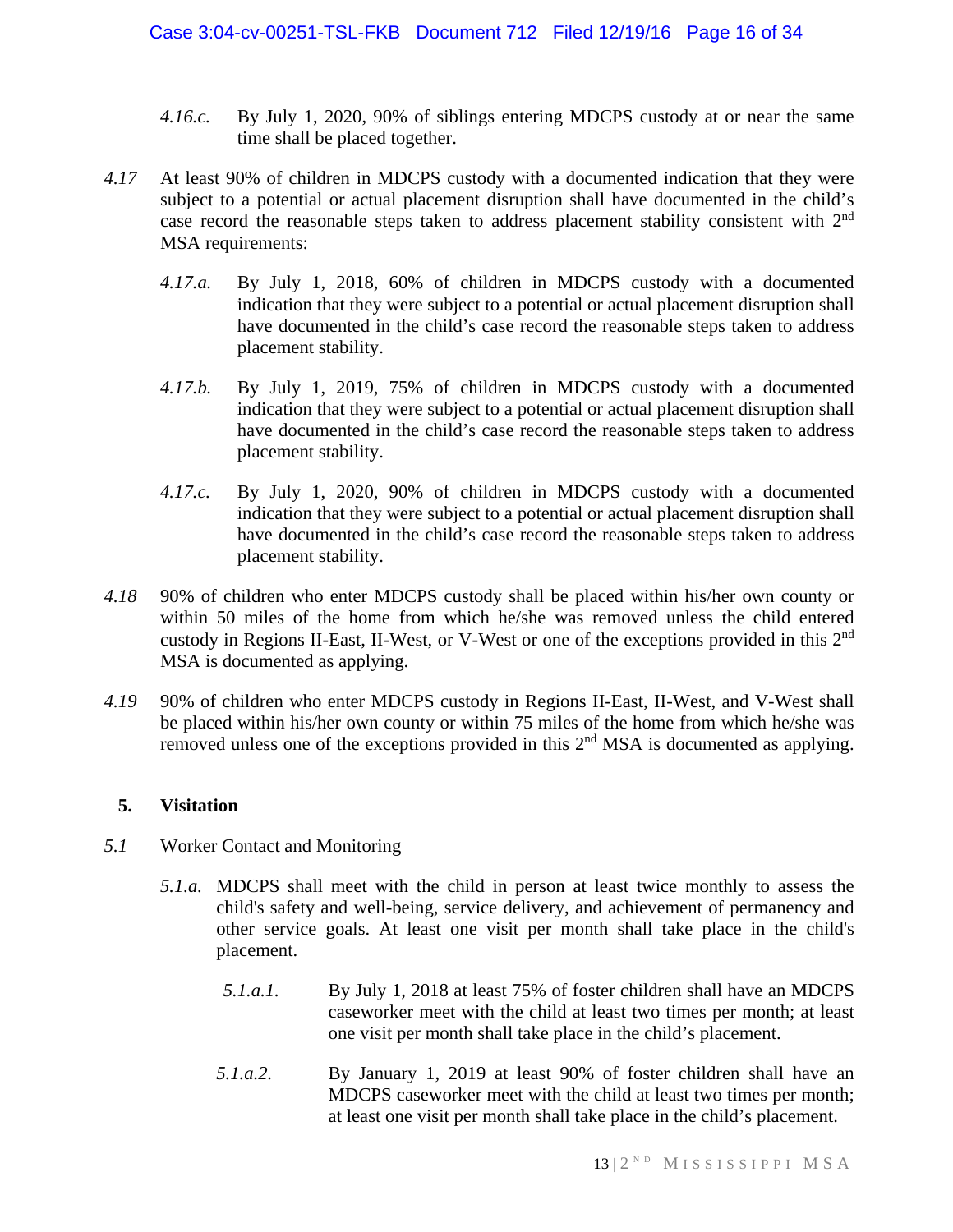- *5.1.b.* During any 90-day trial home visit period, an MDCPS caseworker shall meet with the child in the home at least two times per month.
	- *5.1.b.1.* By July 1, 2018 at least 75% of foster children receiving a 90-day trial home visit period shall have an MDCPS caseworker meet with the child in the home at least two times per month.
	- *5.1.b.2.* By January 1, 2019 at least 90% of foster children receiving a 90-day trial home visit period shall have an MDCPS caseworker meet with the child in the home at least two times per month.
- *5.1.c.* MDCPS shall meet, at least monthly, with the child's parent(s) with whom the child is to be reunified, if the child has a permanency goal of reunification, to discuss progress on the family service plan and the child's well-being, unless the child's parent(s) reside out-of-state or are incarcerated.
	- *5.1.c.1.* By July 1, 2018, for at least 75% of foster children with a goal of reunification, MDCPS shall meet with the child's parents at least monthly unless the child's parent(s) reside out-of-state or are incarcerated.
	- *5.1.c.2.* By January 1, 2019, for at least 90% of foster children with a goal of reunification, MDCPS shall meet with the child's parents at least monthly unless the child's parent(s) reside out-of-state or are incarcerated.
- *5.1.d.* MDCPS shall visit, at least monthly, with foster parents who have one or more foster children residing in their home to assess the child's safety and well-being in the placement and ensure appropriate services are provided.
	- *5.1.d.1.* By July 1, 2018, at least 75% of foster parents with at least one foster child in the home shall have MDCPS visit the home monthly.
	- *5.1.d.2.* By January 1, 2019, at least 90% of foster parents with at least one foster child in the home shall have MDCPS visit the home monthly.
- *5.2* Developing and Maintaining Connections
	- *5.2.a.* MDCPS shall arrange contact for the child with his/her parents and with any siblings not in the same placement within 72 hours of foster care placement unless there are documented reasons why contact should not occur. If a visit cannot be arranged within 72 hours, a telephone call to parents, siblings, or extended family members shall be provided to the child.
	- *5.2.b.* For children entering foster care, a visitation plan for the child and his/her family shall be developed as part of the Family Service Plan. The visitation plan shall be developed and regularly updated in collaboration with parents, foster parents, and the child.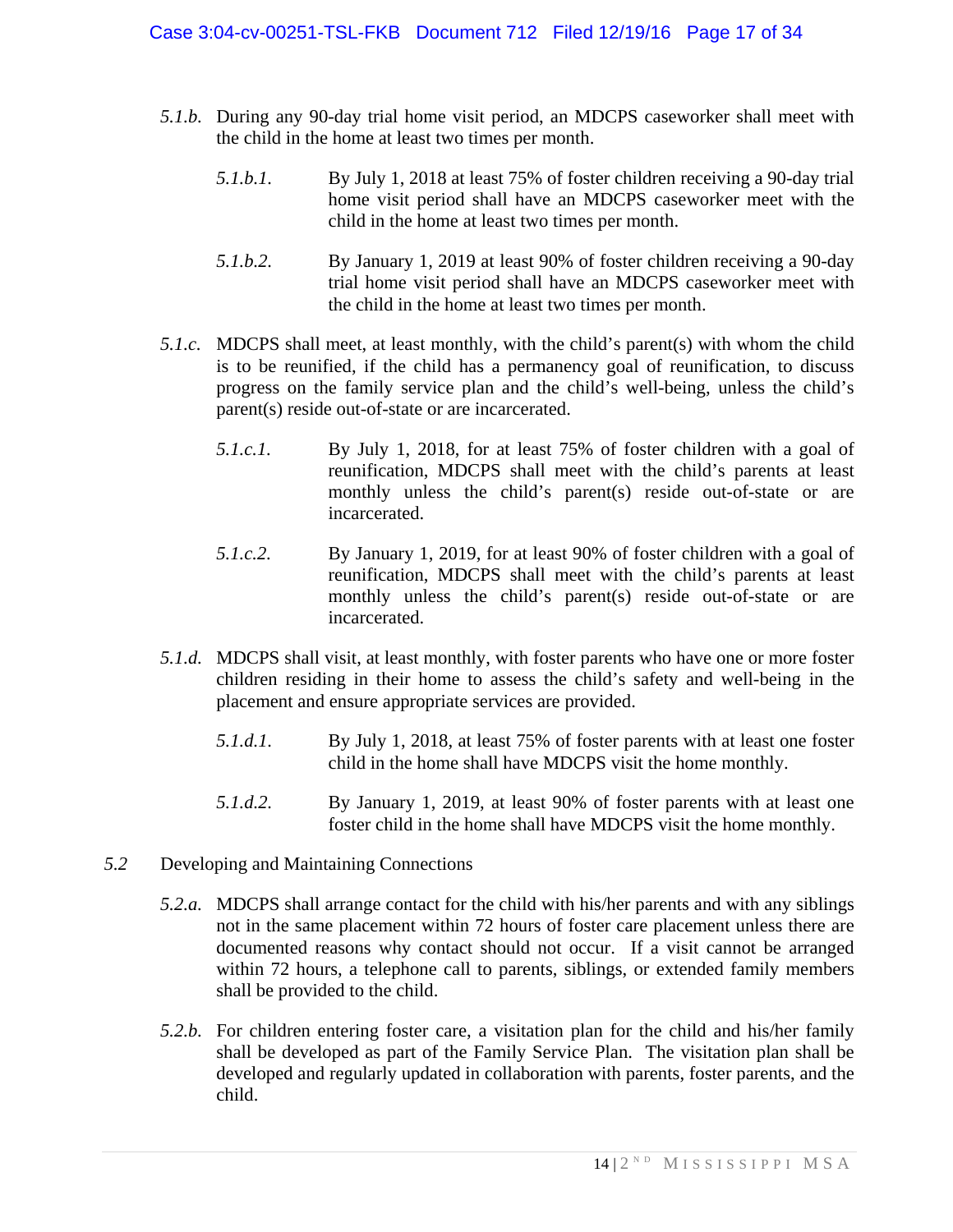#### Case 3:04-cv-00251-TSL-FKB Document 712 Filed 12/19/16 Page 18 of 34

- *5.2.b.1.* If parental visitation is appropriate, this visitation plan shall include a minimum of two visits per month with the parents, unless the court order in the child's case limits such visits or unless it is documented that a parent failed to make himself or herself available.
	- *5.2.b.1.a.* By January 1, 2019, 90% of children shall be provided with contacts with their parents consistent with  $2<sup>nd</sup>$ MSA requirements.
- *5.2.b.2*. The child's visitation plan, regardless of permanency goal, shall include at least monthly visits with any siblings not in the same placement:
	- *5.2.b.2.a.* By January 1, 2019, 80% of children shall be provided with contacts with any siblings in custody not in the same placement consistent with  $2<sup>nd</sup>$  MSA same placement consistent with  $2<sup>nd</sup>$  MSA requirements.
- *5.2.b.3.* As long as they are separated, all reasonable efforts shall be made to facilitate twice monthly in-person visits for children six (6) years of age and younger with their siblings in placement. All other children in placements separated from their siblings in placement, shall have at least monthly visits among separated siblings. Siblings shall have interim contact by alternative means such as email, texts, telephone calls, Facetime, and/or Skype.
- *5.2.b.4.* Exceptions to the sibling visitation requirement are:
	- *5.2.b.4.a.* The child or sibling is placed out of state pursuant to ICPC;
	- *5.2.b.4.b*. The visit may be harmful to one or more of the siblings as determined by the court or documented in the record why the visit would be harmful to one or more of the children;
	- *5.2.b.4.c.* One of the siblings is above the age of 14 and refuses such visits and the reason for such refusal is documented in the case record.
- *5.2.c.* MDCPS and its contracting agencies shall implement a policy that prohibits cancellation of visits as a form of discipline against children.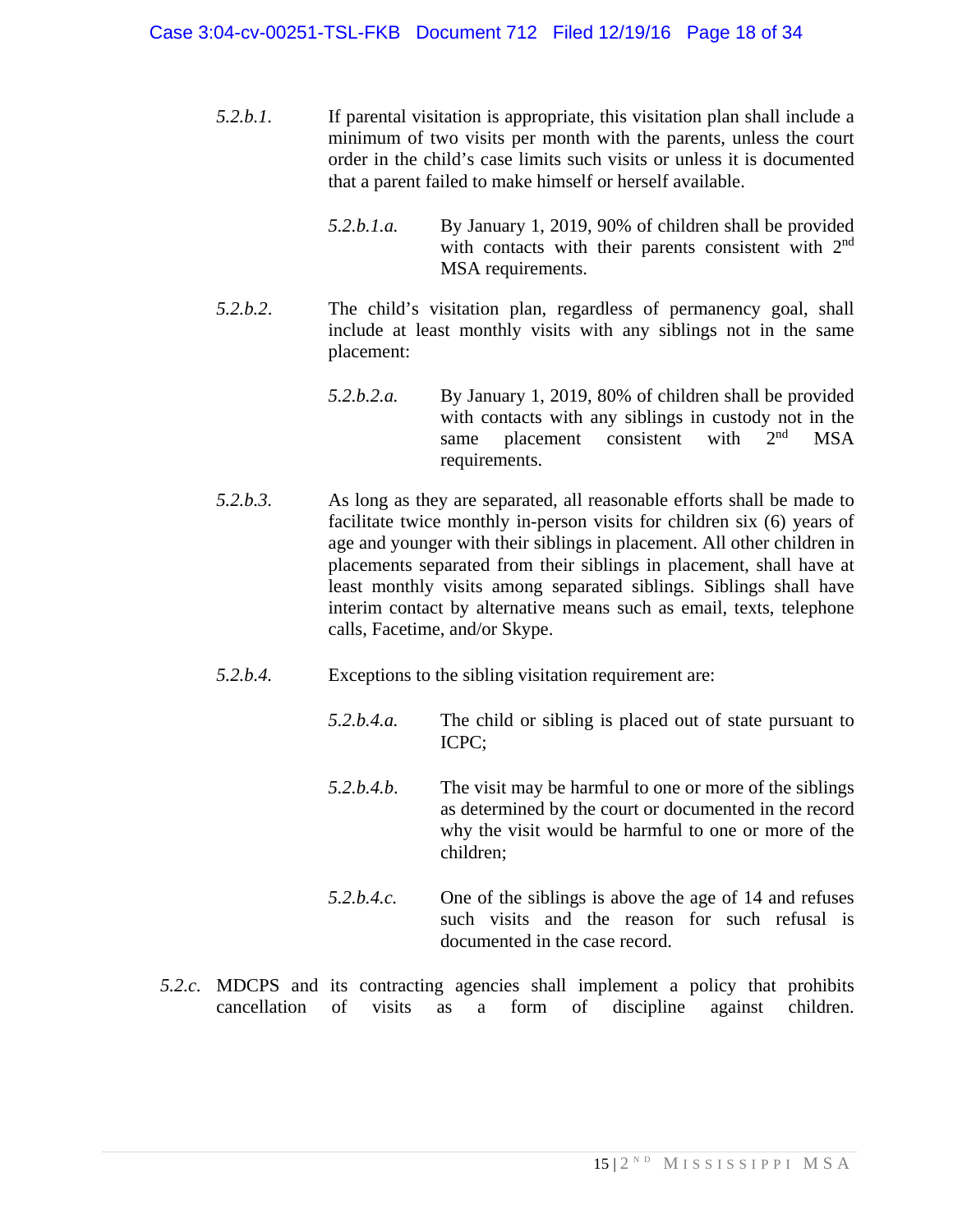#### **6. Child and Youth Permanency**

#### *6.1* Comprehensive Family Service Plans

- *6.1.a.* Within 45 days of taking a child into custody, MDCPS shall complete a comprehensive Family Service Plan which shall be developed in consultation with (1) the child and the MDCPS caseworker; (2) the child's parents and the MDCPS caseworker; and (3) the foster care provider and the MDCPS caseworker. The Family Service Plan shall address the strengths, needs and services required for both the child and their parent(s); shall be reviewed and approved by the supervisor and shall be maintained in the child's case file.
	- *6.1.a.1.* By July 1, 2018 at least 75% of Family Service Plans shall be submitted by the caseworker consistent with  $2<sup>nd</sup> MSA$  requirements, within 30 calendar days of a child's entry into custody. The supervisor shall review the Plan for approval within 15 calendar days. The Family Service Plan shall be considered complete upon documented supervisory review and approval.
	- *6.1.a.2.* By January 1, 2019 at least 90% of Family Service Plans shall be submitted by the caseworker consistent with  $2<sup>nd</sup> MSA$  requirements, within 30 calendar days of the child's entry into custody. The supervisor shall review the Plan for approval the within 15 calendar days. The Family Service Plan shall be considered complete upon documented supervisory review and approval.
- *6.1.b.* In instances in which it is impossible to meet with one or both parents, the service planning process will proceed as described above, notwithstanding the parent's absence.
- *6.1.c.* In those cases in which the whereabouts of one or both parents is unknown, MDCPS shall, within 30 days, institute a diligent search for the parent(s), which shall be documented in the child's case record.
	- *6.1.c.1.* By July 1, 2018 in at least 75% of placement cases in which the whereabouts of one or both parents is unknown MDCPS shall, within 30 days, institute a diligent search for the parent(s), which shall be documented in the child's case record.
	- *6.1.c.2.* By January 1, 2019 in at least 90% of placement cases in which the whereabouts of one or both parents is unknown MDCPS shall, within 30 days, institute a diligent search for the parent(s), which shall be documented in the child's case record.
- *6.1.d.* Within 45 calendar days of the child's initial placement, MDCPS shall complete a permanency plan that specifies the child's permanency goal, a timeframe for achieving permanency, and activities that support permanency.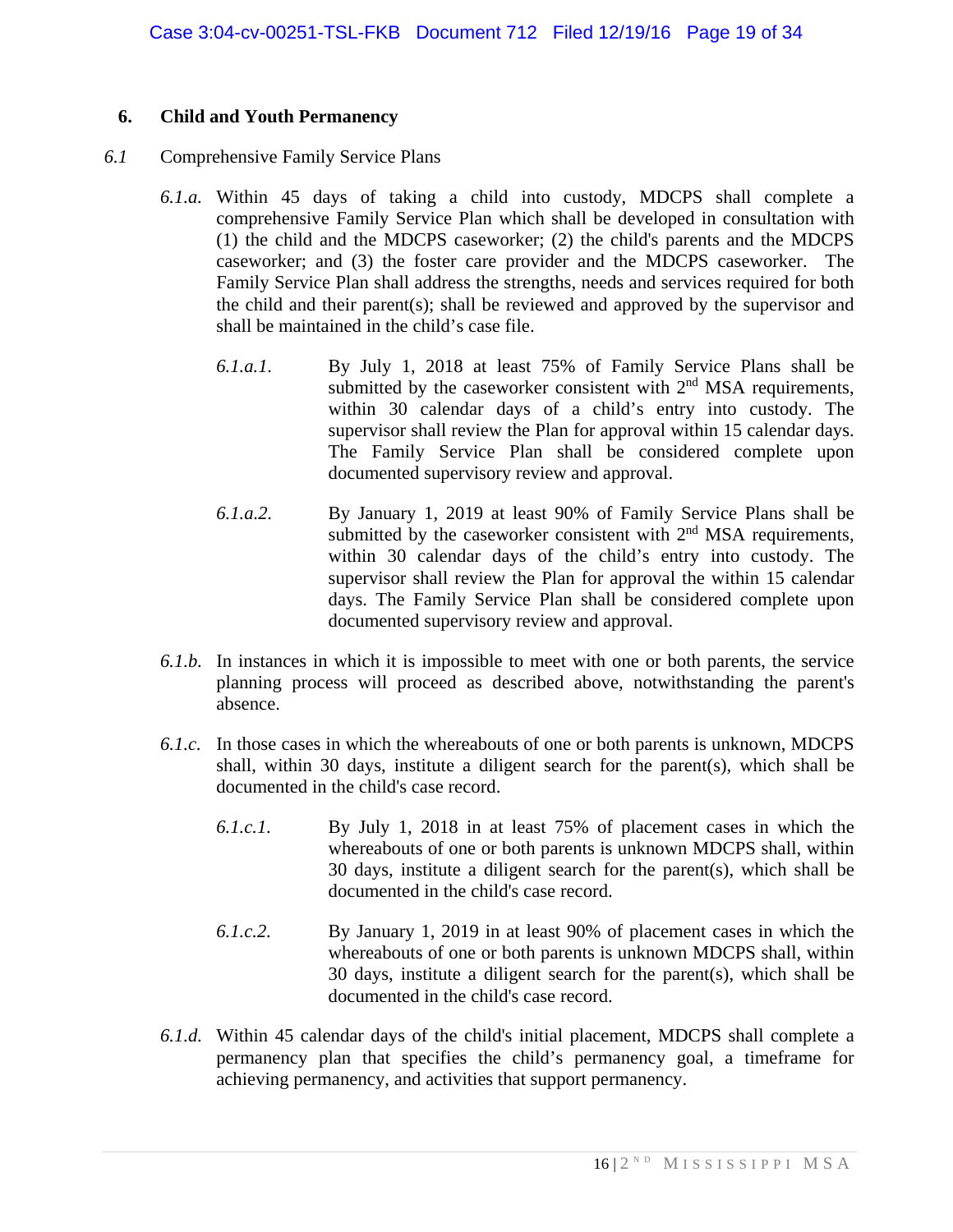- *6.1.d.1.* By July 1, 2018 for at least 75% of foster children who enter custody, permanency plans shall be submitted within 30 calendar days of the child's entry into custody by the caseworker consistent with 2<sup>nd</sup> MSA requirements. The supervisor shall review the plan for approval within 15 calendar days. The permanency plan shall be considered complete upon documented supervisory review and approval.
- *6.1.d.2.* By January 1, 2019 for at least 90% of foster children who enter custody, permanency plans shall be submitted within 30 calendar days of the child's entry into custody by the caseworker consistent with  $2<sup>nd</sup>$ MSA requirements. The supervisor shall review the plan for approval within 15 calendar days. The permanency plan shall be considered complete upon documented supervisory review and approval.

#### *6.2* Concurrent Permanency Planning

- *6.2.a.* For children with the goal of reunification, MDCPS shall begin, within the first six months of the child's entry into care, to engage in concurrent permanency planning.
	- *6.2.a.1.* At least 95% of children in custody with the goal of reunification shall have case record documentation reflecting active concurrent permanency planning consistent with 2<sup>nd</sup> MSA requirements.

#### *6.3* Permanency Case Goals

- *6.3.a* Reunification
	- *6.3.a.1*. When the child's permanency goal is reunification, MDCPS shall identify in the Family Service Plan and make available, directly or through referral, those services MDCPS deems necessary to address the behaviors or conditions resulting in the child's placement in foster care and to help the parents develop strategies to facilitate permanency for the child. Caseworkers will monitor the provision of services through visits and updating of service plans.
		- *6.3.a.1.a.* By July 1, 2018 at least 75% of foster children with a permanency goal of reunification shall have service plans for their parents that identify those services MDCPS deems necessary to address the behaviors or conditions resulting in the child's placement in foster care and case record documentation that MDCPS made those identified services available directly or through referral.
		- *6.3.a.1.b.* By January 1, 2019 at least 90% of foster children with a permanency goal of reunification shall have service plans for their parents that identify those services MDCPS deems necessary to address the behaviors or conditions resulting in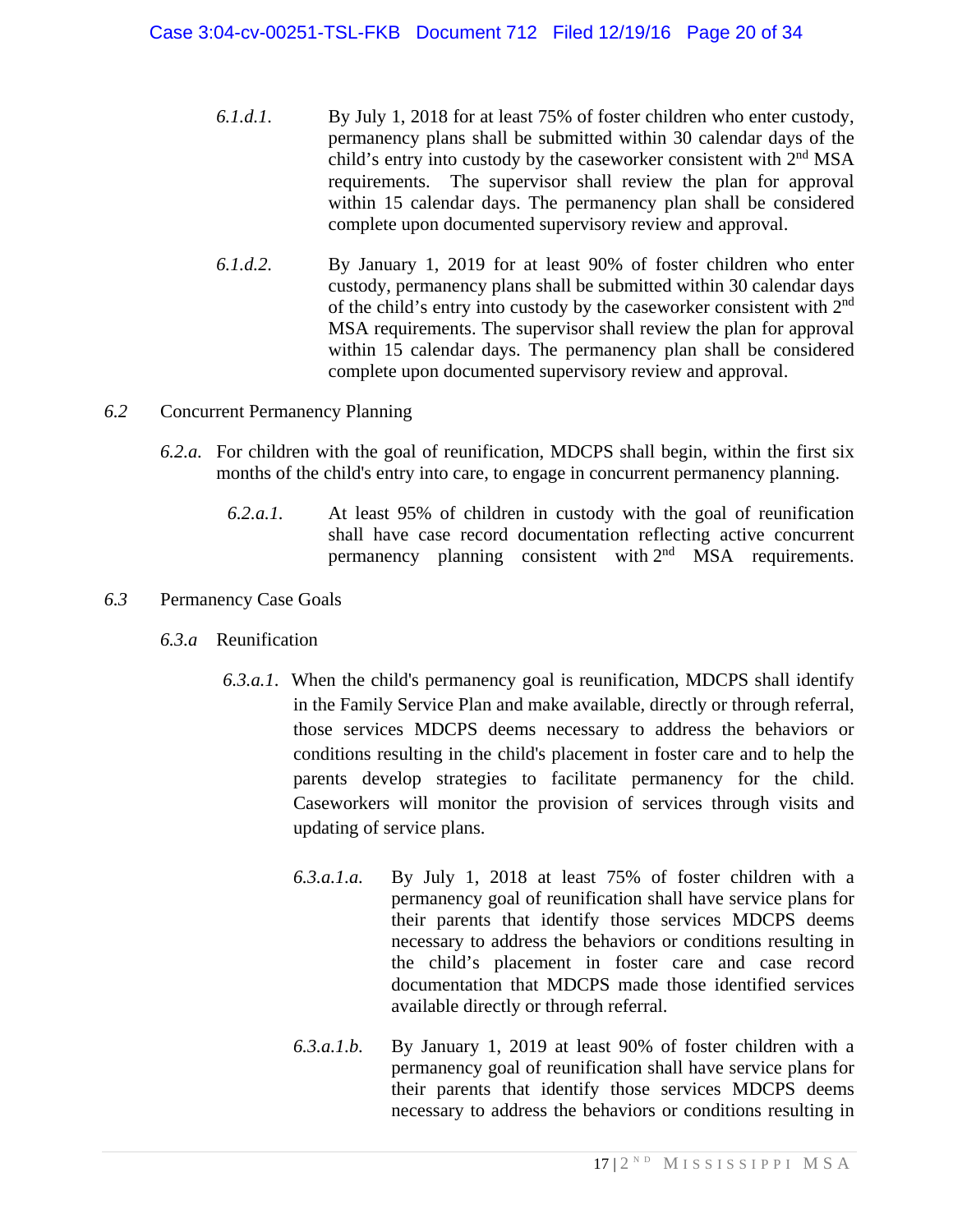the child's placement in foster care and case record documentation that MDCPS made those identified services available directly or through referral.

- *6.3.a.2*. For a child with a permanency goal of reunification, the child's MDCPS caseworker shall meet with the child's parent(s) with whom the child is to be reunified at least monthly to assess service delivery and achievement of service goals, to keep the family informed and involved in decisions about the child, and to remain current about the family's circumstances.
- *6.3.a.3*. For children with a permanency goal of reunification, the case record shall document opportunities provided to parents in support of reunification.
- *6.3.a.4*. When a recommendation to reunify a child with his/her family has been made, MDCPS shall develop an after-care plan with the family that identifies the services necessary to ensure that the conditions leading to the child's placement in foster care have been addressed, and that the child's safety and stability will be assured. MDCPS shall take reasonable steps to provide or facilitate access to services necessary to support the child during the trial home visit.
- *6.3.a.5*. For each child who has a permanency goal of reunification and who is in fact returned home for purpose of reunification, MDCPS shall provide, subject to the approval of the Youth Court, such child with a 90-day trial home visit, unless the child had been in custody for less than 90 days. During any trial home visit period, a MDCPS caseworker shall meet with the child in the home at least two times per month.
	- *6.3.a.5.a.* By July 1, 2018 at least 75% of foster children who are reunified and who were in custody longer than 90 days shall receive a 90-day trial home visit period or have case record documentation reflecting the Youth Court's objection to such a trial home visit. During the trial home visit period, MDCPS shall provide or facilitate access to the services identified in the child's after-care plan, consistent with the  $2<sup>nd</sup> MSA$ requirements.
	- *6.3.a.5.b.* By January 1, 2019 at least 90% of foster children who are reunified and who were in custody longer than 90 days shall receive a 90-day trial home visit period or have case record documentation reflecting the Youth Court's objection to such a trial home visit. During the trial home visit period, MDCPS shall provide or facilitate access to the services identified in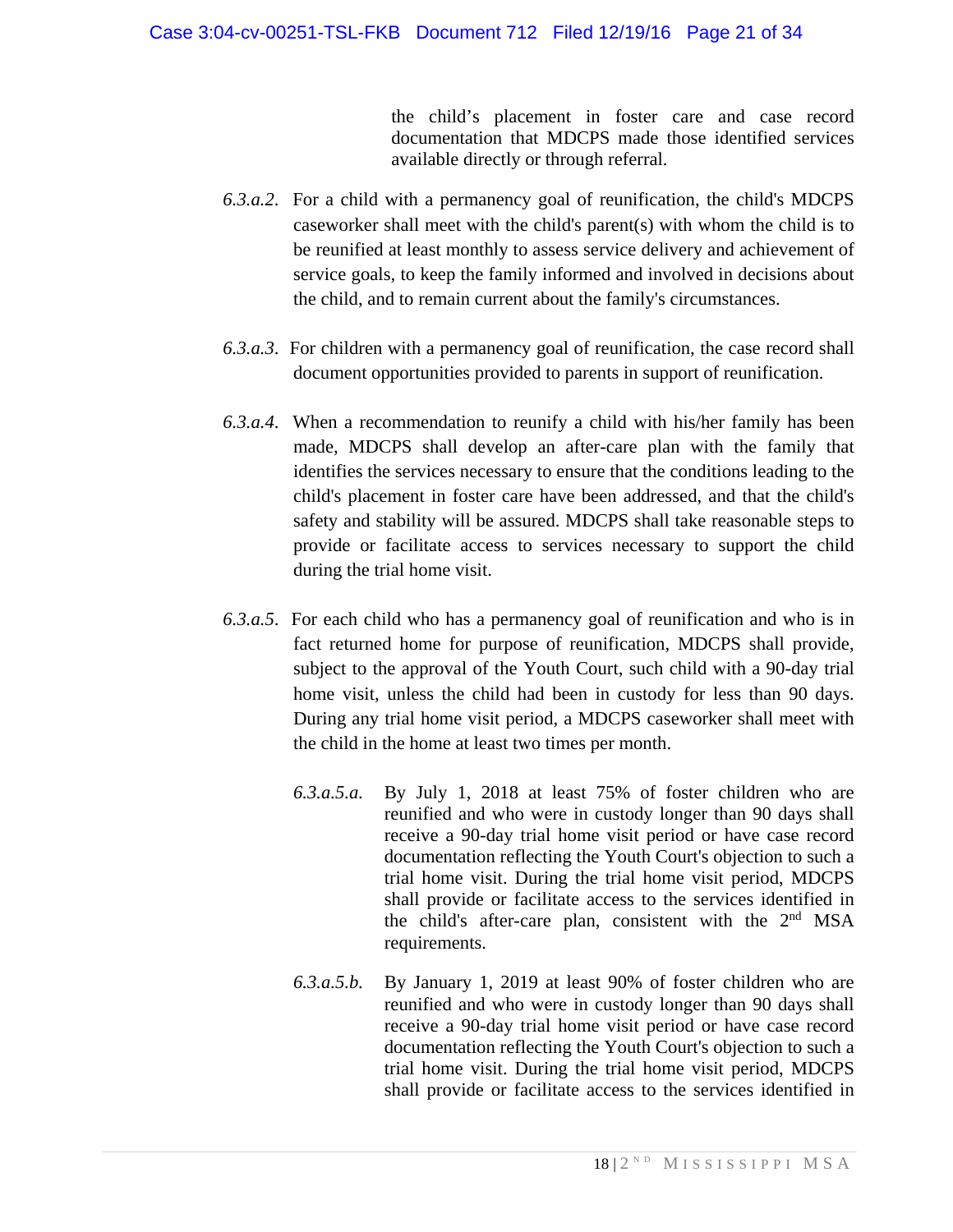the child's after-care plan, consistent with the  $2<sup>nd</sup> MSA$ requirements.

- *6.3.a.6*. Before the end of any trial home visit period, MDCPS shall convene a meeting with the child's parents and the child to determine the appropriateness of a final discharge. If final discharge is determined to be appropriate, MDCPS shall make the appropriate application to the Youth Court to be relieved of custody.
- *6.3.b.* Adoption
	- *6.3.b.1*. Children in custody with the primary permanency goal of adoption shall have an assigned adoption specialist and an adoption plan that identifies the child specific activities that MDCPS will undertake to achieve adoption and the timeframes in which the activities will be undertaken.
		- *6.3.b.1.a.* By July 1, 2018 at least 70% of children in custody with the primary permanency goal of adoption shall have an assigned adoption specialist and an adoption plan that identifies the childspecific activities that MDCPS will undertake to achieve adoption.
		- *6.3.b.1.b*. By January 1, 2019 at least 90% of children in custody with the primary permanency goal of adoption shall have an assigned adoption specialist and an adoption plan that identifies the childspecific activities that MDCPS will undertake to achieve adoption.
	- *6.3.b.2*. A termination of parental rights (TPR) referral shall be made on behalf of a child before the child has spent more than 17 of the last 22 months in foster care unless an available exception pursuant to the federal Adoption and Safe Families Act ("ASFA") has been documented by MDCPS in the child's case record. Subsequent to the initial ASFA exception, MDCPS may continue the exception for only one additional six-month period unless continued invocation of the exception is reviewed, approved and documented semi-annually by the RD assigned to the county of responsibility for the child.
		- *6.3.b.2.a*. By July 1, 2018 a termination of parental rights referral shall be made on behalf of at least 70% of children who have spent 17 of the previous 22 months in foster care by the last day of a child's seventeenth month in care, unless an available exception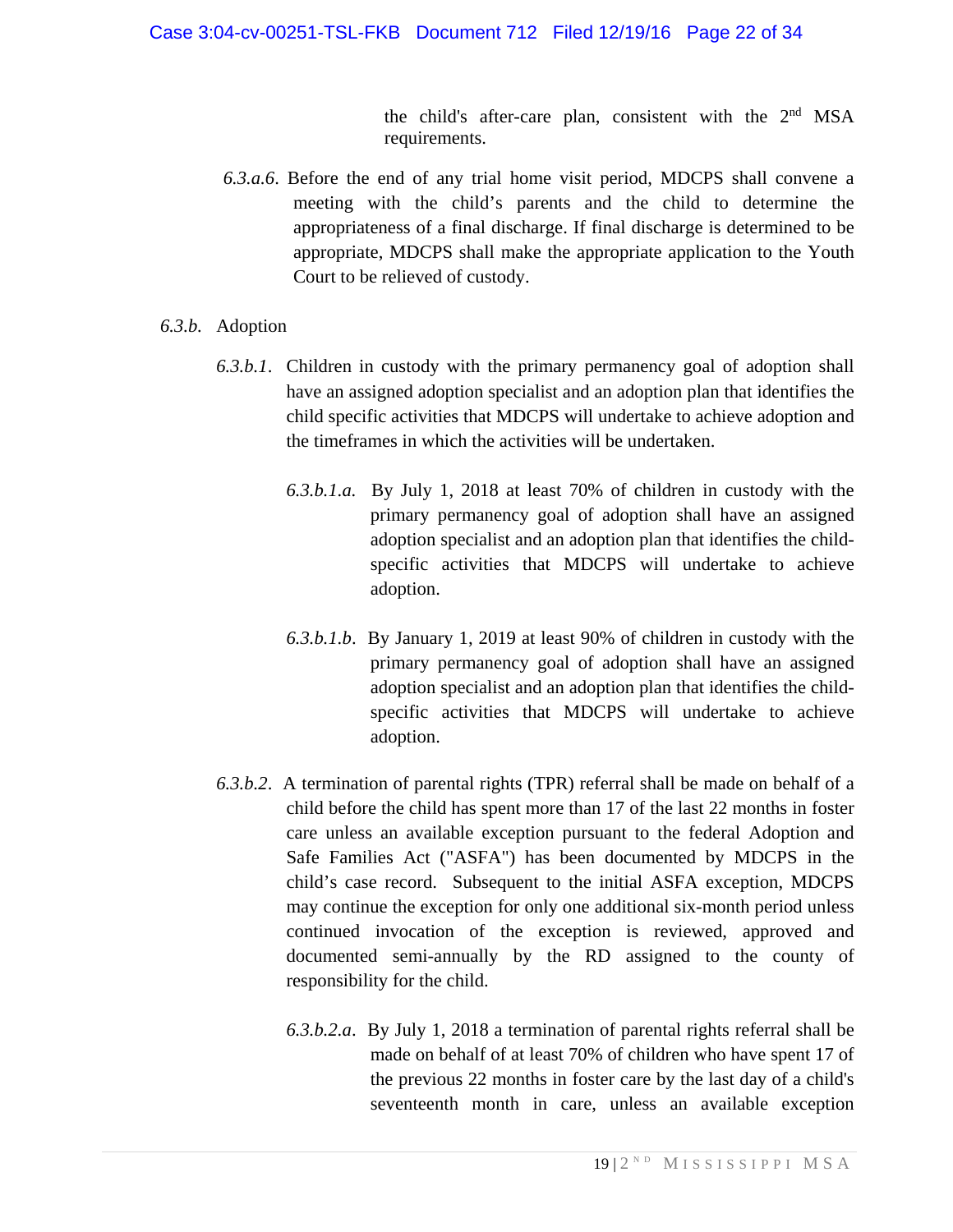pursuant to ASFA has been documented by MDCPS in the child's case record.

- *6.3.b.2.b*. By January 1, 2019 a termination of parental rights referral shall be made on behalf of at least 80% of children who have spent 17 of the previous 22 months in foster care by the last day of a child's seventeenth month in care, unless an available exception pursuant to ASFA has been documented by MDCPS in the child's case record.
- *6.3.b.2.c.* By January 1, 2020, a termination of parental rights referral shall be made on behalf of at least 90% of children who have spent 17 of the previous 22 months in foster care by the last day of a child's seventeenth month in care, unless an available exception pursuant to ASFA has been documented by MDCPS in the child's case record.
- *6.3.b.3*. MDCPS shall provide to the Monitor a report of all TPR referrals made during the monitoring period, the date those TPR referrals were made, and the date the TPR petition was filed with the court.
- *6.3.c.* Post-Adoption Services

Defendants shall establish and maintain a system of post-adoptive services to stabilize and maintain adoptive placements. Adoptive families eligible for adoption subsidies shall have access to these services, which may include services such as counseling, mental health treatment and crisis intervention, family preservation and stabilization services, and peer support.

- *6.3.d.* Durable Legal Custody and Guardianship
	- *6.3.d.1*. The permanency goals of durable legal custody and guardianship may be assigned when there are documented efforts in the child's case record to move the child to adoption and documentation of a reasonable basis why it is in the child's best interests not to be considered for adoption.
	- *6.3.d.2.* When the permanency goals of durable legal custody and guardianship are assigned to a child under the age of 14 years old or living with a non-relative, MDCPS shall provide to the Monitor at the end of each monitoring period, information from the child's case record documenting efforts to move the child to adoption and documentation of a reasonable basis why it is in the child's best interests not to be considered for adoption.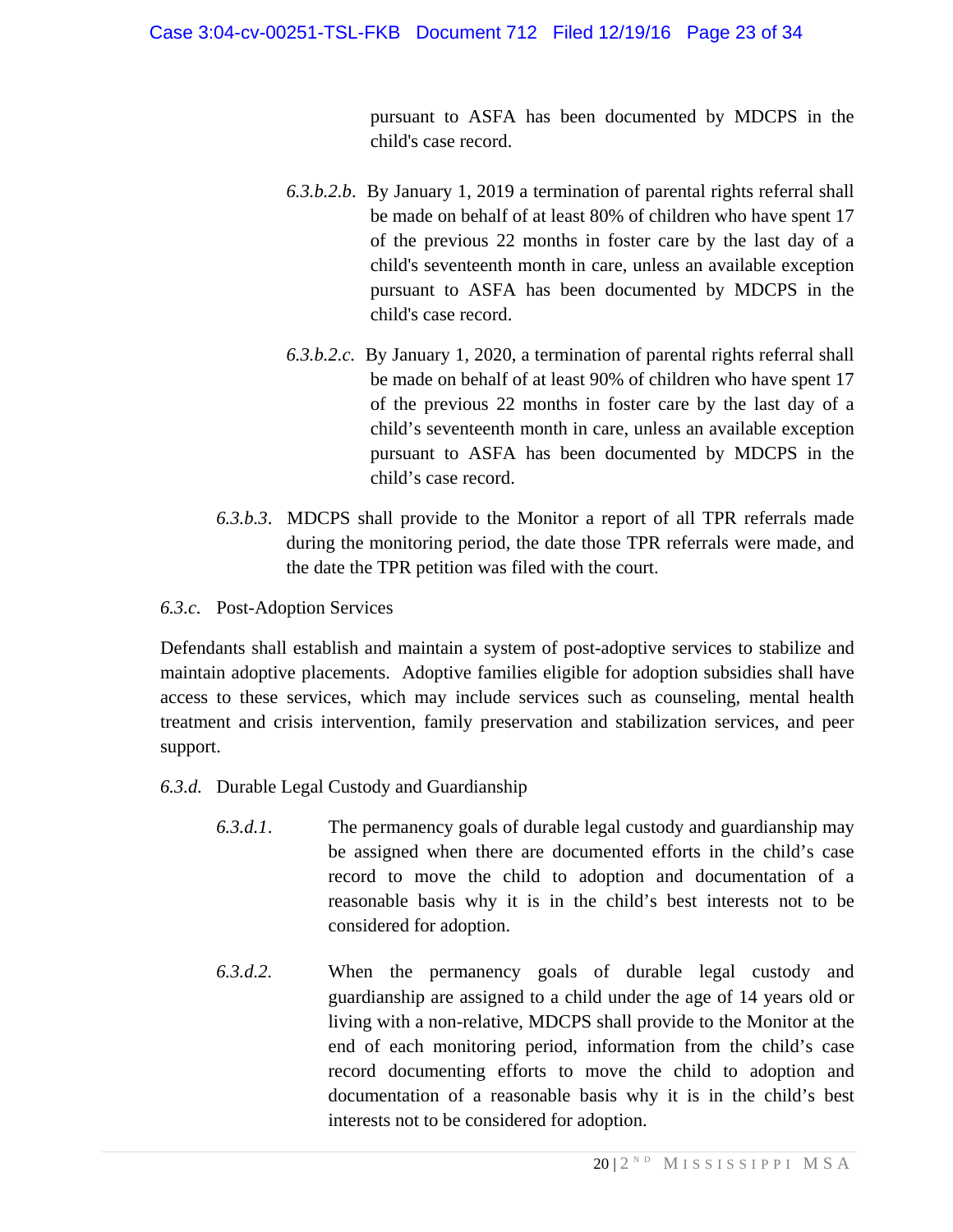## *6.3.e.* Another Permanent Planned Living Arrangement (APPLA)

If MDCPS concludes, after considering reunification, adoption, durable legal custody, and permanent placement with a relative, that these permanency plans are inappropriate or unavailable for a child, MDCPS may assign a permanency goal of APPLA for the child. In such circumstances, (1) the child must be at least 16 years old and (2) MDCPS must document a compelling reason why this permanency goal is in the best interest of the child.

- *6.4* Permanency Reviews
	- *6.4.a.* A child's permanency plan shall be reviewed in a court or administrative case review at least every six months. Foster care reviews shall satisfy this administrative case review requirement. MDCPS will take all reasonable steps, including written notice, to ensure the participation of the child, parents, caregivers, and relevant professionals in court or administrative reviews.
		- *6.4.a.1.* By July 1, 2018 at least 80% of foster children who have been in custody for at least six months shall have a timely court or administrative case review consistent with 2<sup>nd</sup> MSA requirements.
		- *6.4.a.2.* By January 1, 2019 at least 90% of foster children who have been in custody for at least six months shall have a timely court or administrative case review consistent with  $2<sup>nd</sup> MSA$  requirements.
	- *6.4.b.* MDCPS will take all reasonable steps to ensure that a court review, which may be called a review, dispositional, or permanency hearing, is held for each child in foster care custody within 12 months of initial placement, and annually thereafter.
		- *6.4.b.1.* By July 1, 2018 for at least 80 % of foster children who have been in custody for at least 12 months MDCPS shall make reasonable efforts to have a timely annual court review scheduled consistent with 2<sup>nd</sup> MSA requirements.
		- *6.4.b.2.* By January 1, 2019 for at least 90% of foster children who have been in custody for at least 12 months MDCPS shall make reasonable efforts to have a timely annual court review scheduled consistent with 2<sup>nd</sup> MSA requirements.
	- *6.4.c.* MDCPS shall review documented exceptions pursuant to ASFA for children who have spent more than 17 of the previous 22 months in foster care during the child's foster care review.
- *6.5* Permanency Performance Indicators
	- *6.5.a.* By July 1, 2018, the Monitor will establish the performance standards for the following indicators, informed by the certified baseline performance established during the Stipulated Third Remedial Order ("STRO"):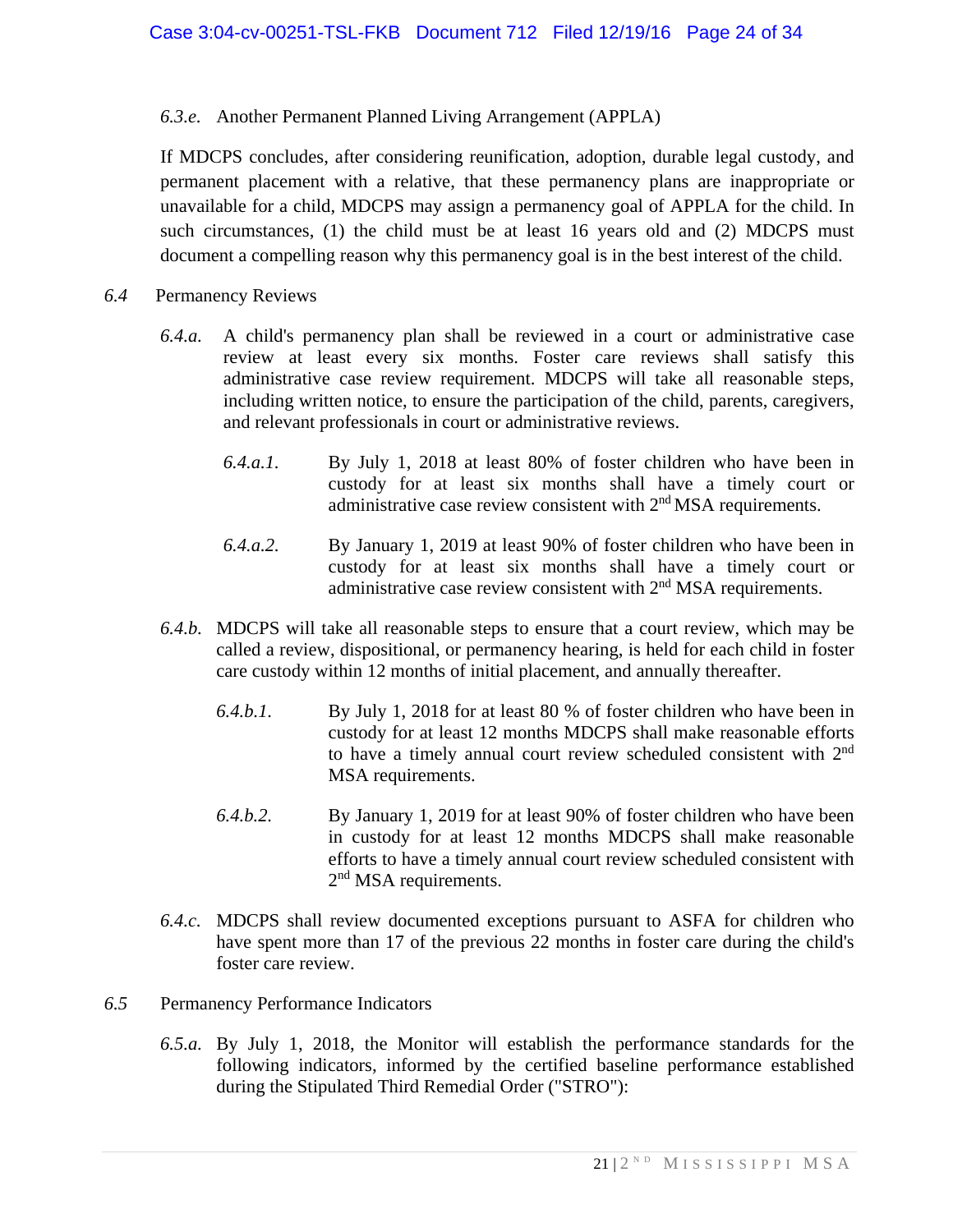- *6.5.a.1.* Of all children in foster care on the first day of a 12-month period, which shall commence on October  $1<sup>st</sup>$  of any given year, the percent of children discharged from foster care to permanency within 12 months. The numerator is the number of children in the denominator who discharged from foster care to permanency within 12 months;
- *6.5.a.2.* Of all children in foster care on the first day of a 12-month period, which shall commence on October  $1<sup>st</sup>$  of any given year, the percent of children discharged from foster care to permanency within 13-23 months. The numerator is the number of children in the denominator who discharged from foster care to permanency within 13 -23 months;
- *6.5.a.3.* Of all children in foster care on the first day of a 12-month period, which shall commence on October  $1<sup>st</sup>$  of any given year, the percent of children discharged from foster care to permanency in 24 months and more. The numerator is the number of children in the denominator who discharged from foster care to permanency in 24 months and more.
- *6.5.b.* For all of the foregoing indicators, permanency is defined as: discharges from foster care to reunification with the child's parents or primary caregivers; durable legal custody; guardianship; or adoption. The parties expect the Monitor to establish performance standards that represent a substantial improvement above the certified baseline performance established during the STRO. The standards shall take effect October 1, 2018.
- *6.5.c.* By March 15, 2018, the Monitor will establish the performance standards for the following indicator, informed by the certified baseline performance established during the STRO.
- *6.5.d.* For all children in the custody of MDCPS who were adopted in FFY2017, the Monitor shall validate the average and median lengths of time to adoption finalization for each child from the date on which the child's adoption goal was established. The parties expect the Monitor to establish performance standards that represent a substantial improvement above the certified baseline performance established during the STRO. The standards shall take effect October 1, 2018.

# **7. Transition to Independent Living**

*7.1* MDCPS shall provide each youth transitioning to independence with at least six (6) months' advance notice of the cessation of any health, financial, or other benefits that will occur at the time of transition.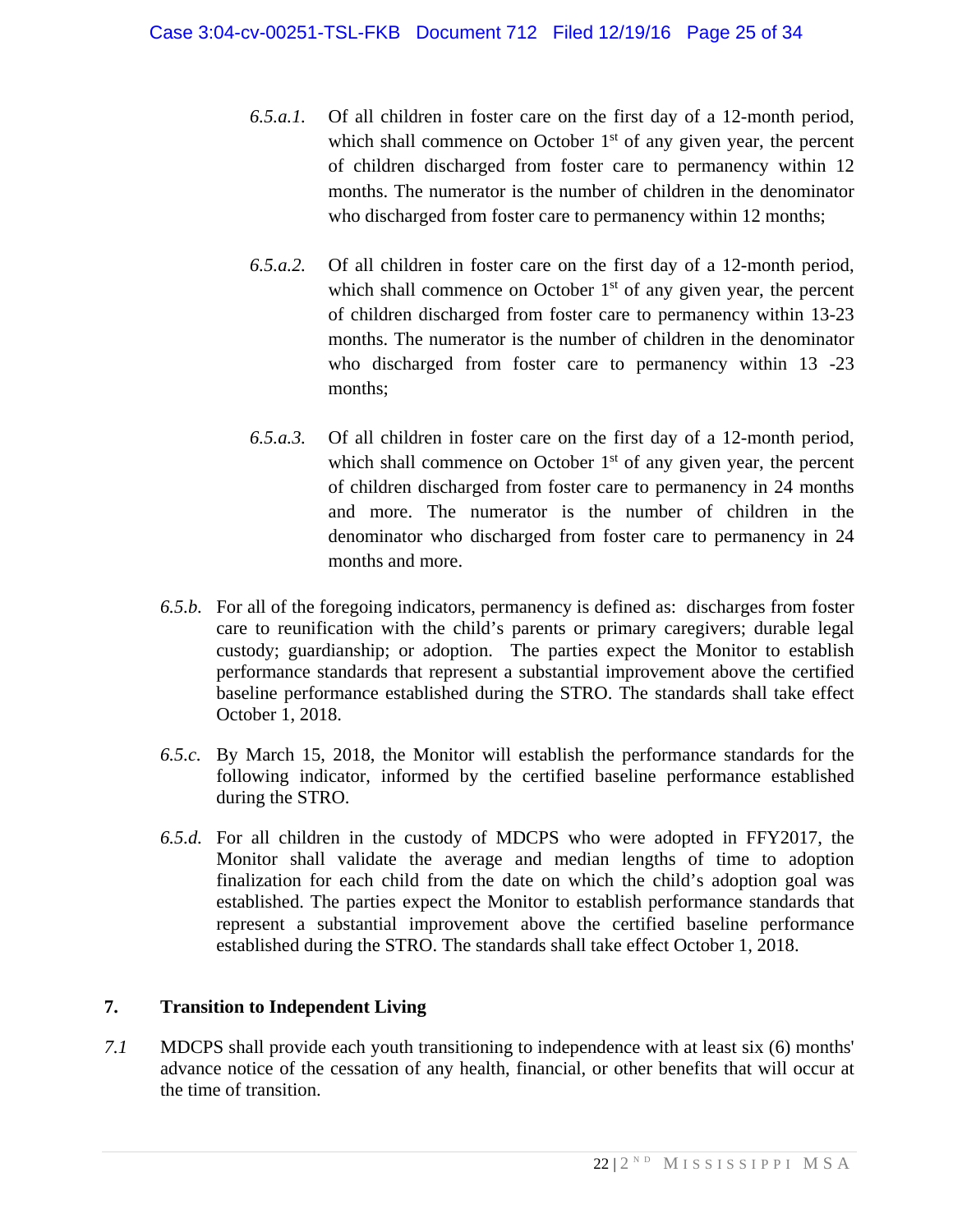- *7.2* Each foster youth age 14 years and older, regardless of his/her permanency plan, shall be provided with an opportunity to participate in the creation of an appropriate Independent Living service plan for a successful transition to adulthood.
- *7.3* Each foster youth age 14 years and older shall have access to the range of supportive services necessary to support their preparation for and successful transition to adulthood, including Independent Living services eligible for federal reimbursement under the Chaffee program which in part promote employment or remove barriers to employment and MDCPS shall maintain sufficient resources to deliver Independent Living services to all youth described herein.
- *7.4* MDCPS shall implement a policy and a process by which youth emancipating from the foster care system at age 18 or beyond are enrolled for Medicaid coverage so that their coverage continues without interruption at the time of emancipation.
- *7.5* MDCPS shall implement a policy and a process by which youth emancipating from the foster care system at age 18 or beyond receive a start-up stipend of at least \$1,000.00 at the time of emancipation, or as soon as practicable thereafter.
- *7.6* MDCPS shall implement a policy and a process by which youth emancipating from the foster care system at age 18 or beyond have access to a housing resource specialist responsible for assisting the youth obtain an adequate living arrangement.
- *7.7* MDCPS shall continue to implement policies and processes which ensure that youth emancipating from the foster care system at age 18 or beyond receive services and support under the State Educational Training and Vocational (ETV) Program for which they are eligible.
- *7.8* MDCPS shall assist youth in obtaining or compiling the following documents and such efforts shall be documented in the child's case record:
	- *7.8.a.* Educational records, such as a high school diploma or general equivalency diploma, and a list of schools attended, when age-appropriate.
	- *7.8.b.* A social security or social insurance number;
	- *7.8.c.* A resume, when work experience can be described;
	- 7.8.d. A driver's license, when the ability to drive is a goal; if not a driver's license, then a state-issued, photo identification;
	- *7.8.e.* An original or certified copy of the youth's birth certificate;
	- *7.8.f.* Previous placement information;
	- *7.8.g*. Documentation of immigration, citizenship, or naturalization, when applicable;
	- *7.8.h.* Documentation of tribal eligibility or membership;
	- *7.8.i*. Death certificates when parents are deceased;
	- *7.8.j.* A life book or a compilation of personal history and photographs, as appropriate; and
	- *7.8.k.* A list of known relatives, with relationships, addresses, telephone numbers, and permissions for contacting involved parties.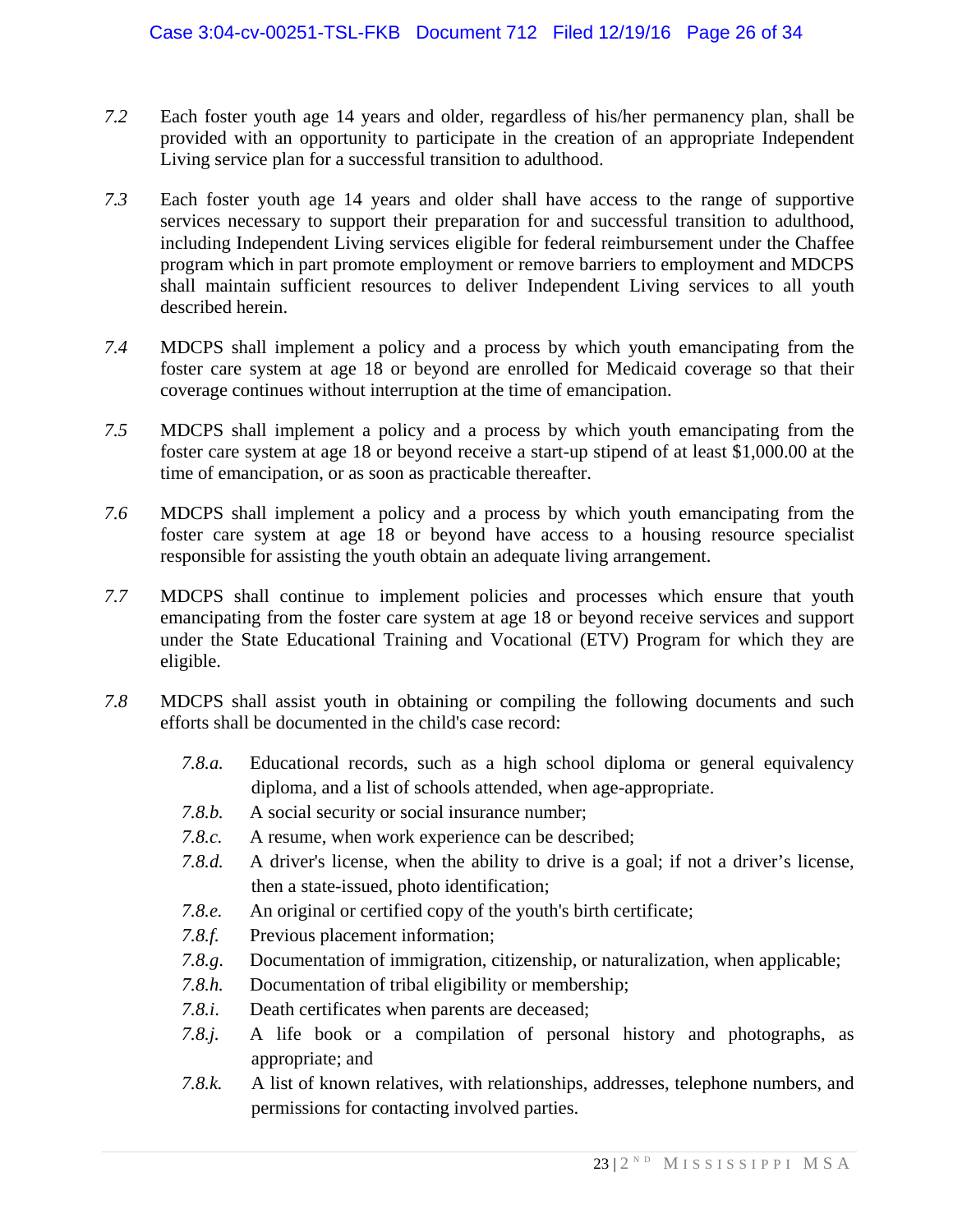## **8. Child Well-Being**

- *8.1* Physical and Mental Health Care
	- *8.1.a.* Children entering foster care shall receive an initial medical screening within 72 hours of entering foster care.
		- *8.1.a.1*. By July 1, 2018, 70% of children shall have an initial medical screening within 7 days of the child's entry into foster care.
		- *8.1.a.2*. By July 1, 2019, 80% of children shall have an initial medical screening within 7 days of the child's entry into foster care.
		- *8.1.a.3.* By July 1, 2020, 90% of children shall have an initial medical screening within 72 hours of the child's entry into foster care.
	- *8.1.b.* Children entering foster care shall receive an EPSDT or other comprehensive medical exam within 30 days of entering foster care. If a child has received an EPSDT or other comprehensive medical exam within 72 hours of entering foster care, it will count for both the screening and comprehensive medical examination.
		- *8.1.b.1*. By July 1, 2018, 70% of children shall have an initial EPDST or other comprehensive medical examination within 60 days of the child's entry into foster care.
		- *8.1.b.2.* By July 1, 2019, 80% of children shall have an initial EPDST or other comprehensive medical examination within 60 days of the child's entry into foster care.
		- *8.1.b.3*. By July 1, 2020, 90% of children shall have an initial EPDST or other comprehensive medical examination within 30 days of the child's entry into foster care.
	- *8.1.c.* Following an initial EPSDT or other comprehensive medical examination, children shall receive periodic and on-going medical examinations according to the periodicity schedule set forth by the EPSDT program.
		- *8.1.c.1*. By July 1, 2018, the Monitors in collaboration with MDCPS will establish the performance baseline for periodic and ongoing medical examinations;
		- *8.1.c.2.* By July 31, 2018, the Monitor will establish performance standards for MDCPS to meet by July 1, 2019.
		- *8.1.c.3.* By July 1, 2020, 90% of children shall be provided with periodic and on-going medical examinations.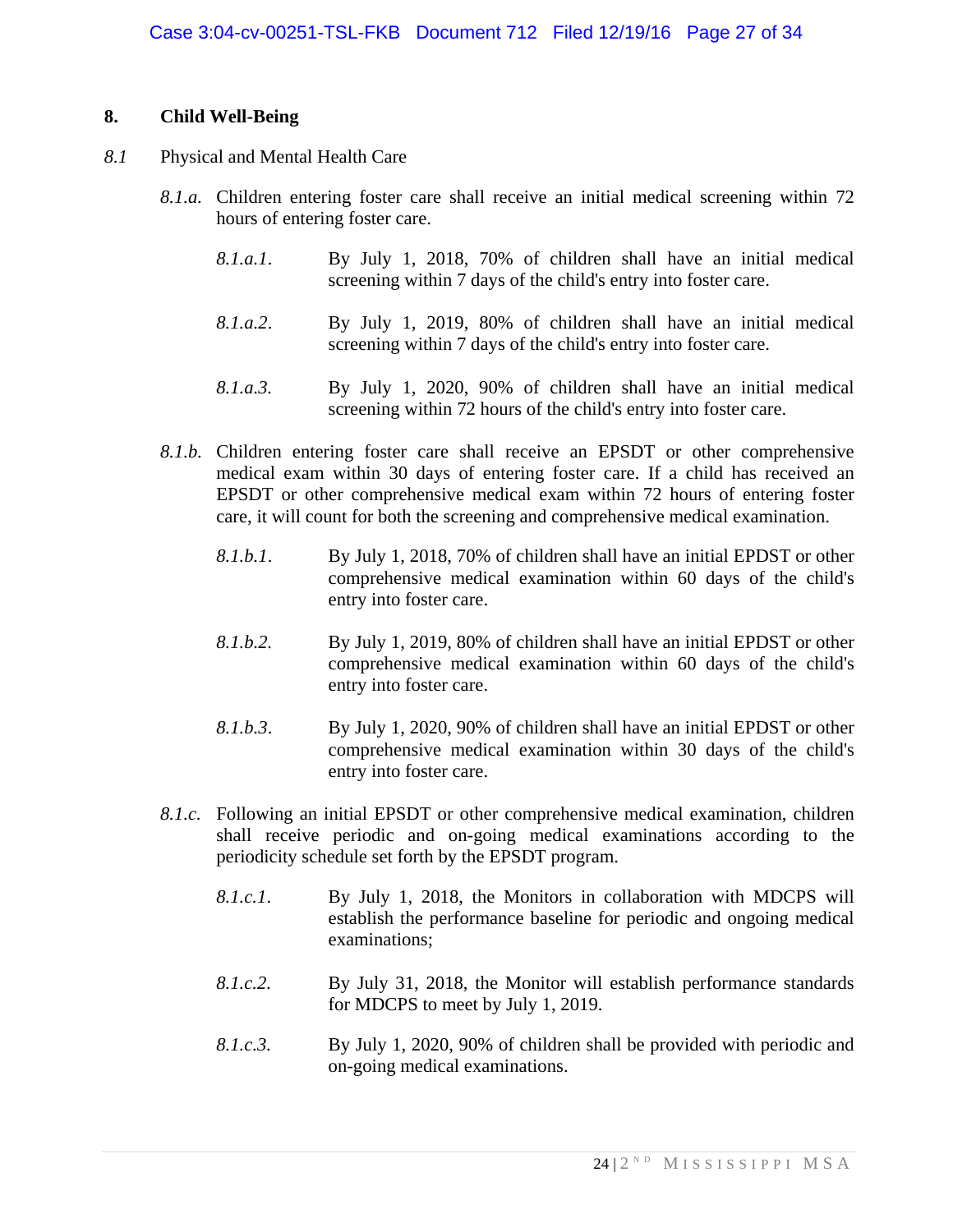- *8.1.d.* Practitioner recommended follow-up treatment will be provided to children throughout the time they are in foster care.
	- *8.1.d.1*. By October 31, 2017, the performance baseline for practitioner recommended follow-up treatment will be established by Public Catalyst as required in the STRO.
	- *8.1.d.2*. By July 1, 2018, MDCPS shall meet the initial performance standard established by Public Catalyst in the STRO.
	- *8.1.d.3.* By July 1, 2019, 90% of children shall be provided with practitioner recommended follow up treatment.
- *8.1.e.* Children in foster care shall receive a dental examination within 90 calendar days of foster care placement unless the child has had an examination within six months of placement, and every six months thereafter if they are age four or older. Foster children who reach the age of four while in foster care shall receive a dental examination within 90 calendar days of his/her fourth birthday, and every six months thereafter. Every foster child shall receive all medically necessary dental services.
	- *8.1.e.1.* By July 1, 2018, 60% of children shall have a dental examination within 90 days of the child's entry into foster care.
	- *8.1.e.2*. By July 1, 2019, 80% of children shall have a dental examination within 90 days of the child's entry into foster care.
	- *8.1.e.3.* By July 1, 2020, 90% of children shall have a dental examination within 90 days of the child's entry into foster care.
- *8.1.f.* Within 15 days of placement, MDCPS shall provide the foster parents or facility staff with the completed foster child information form or other electronic record containing available medical, dental, educational and psychological information about the child.
	- *8.1.f.1.* By July 1, 2018, 75% of children shall have information provided to foster parents or facility staff within 15 days of placement.
	- *8.1.f.2*. By July 1, 2019, 90% of children shall have information provided to foster parents or facility staff within 15 days of placement.
- *8.1.g.* By July 1, 2018, 85% of children shall have their Medicaid information provided to foster parents or facility staff at the time of placement.

#### *8.2* **Educational Services**

*8.2.a.* MDCPS shall review the educational record of each child who enters custody for the purpose of identifying the child's general and, if applicable, special educational needs and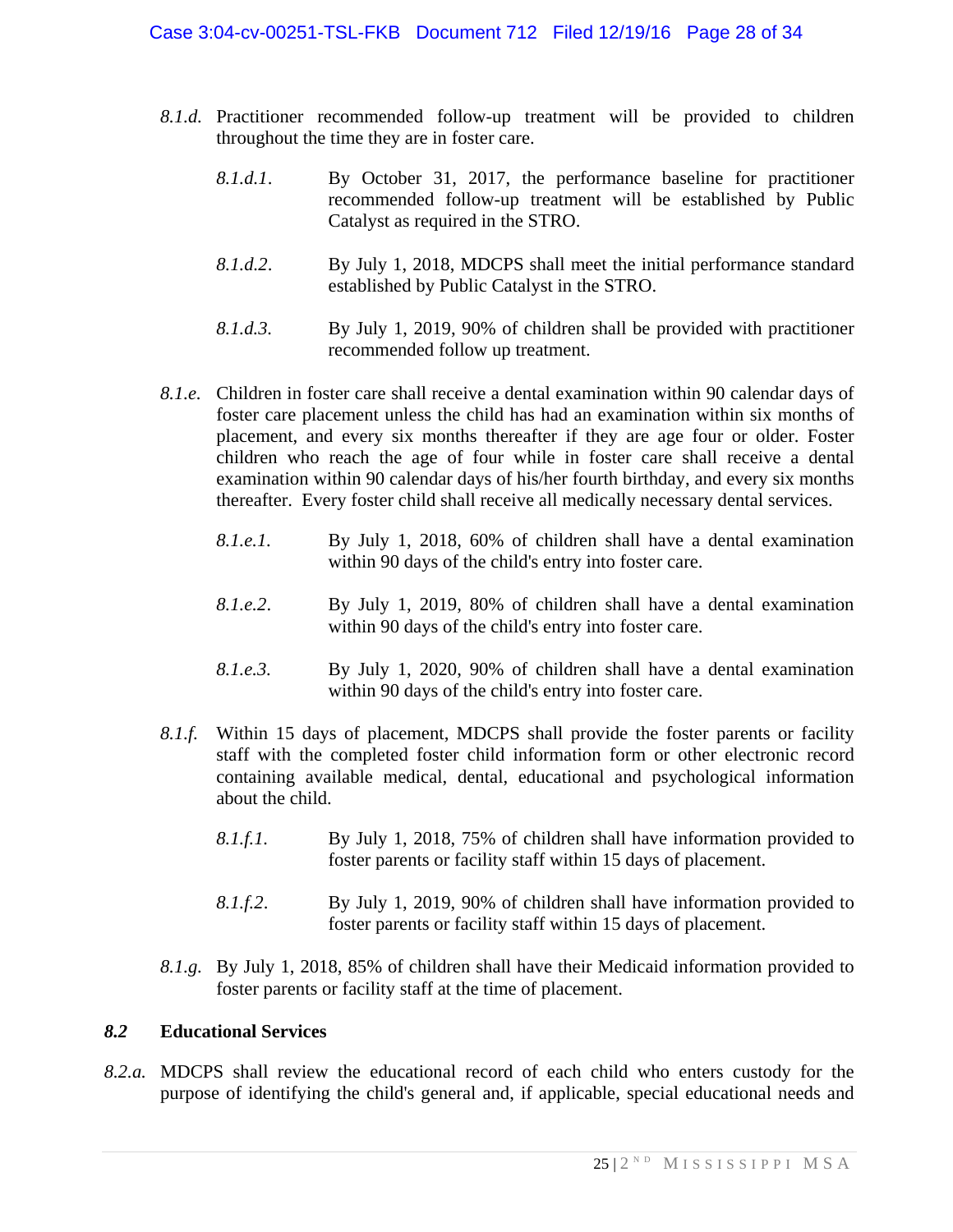shall document the child's educational needs within 30 calendar days of his/her entry into foster care.

- *8.2.b.* MDCPS shall take reasonable steps to ensure that school-age foster children are registered for and attending accredited schools within seven (7) calendar days of initial placement or any placement change, including while placed in shelters or other temporary placements.
- *8.2.c.* MDCPS shall make all reasonable efforts to ensure the continuity of a child's educational experience by keeping the child in a familiar or current school and neighborhood, when this is in the child's best interests and feasible, and by limiting the number of school changes the child experiences.
	- *8.2.c.1.* At least 90% of school-age foster children who enter custody shall have their educational records reviewed and their educational needs documented by MDCPS within 30 calendar days of their entry into foster care.

## **MONITORING**

#### **9.0 Monitoring**

- *9.1* The Parties agree that Public Catalyst shall be the Monitor of Defendants' compliance with the provisions of this 2nd MSA.
- *9.2* Neither party, nor any employee or agent of either party, shall have any supervisory authority over the Monitor's activities, reports, findings, or recommendations. The retention of the Monitor shall be conducted solely pursuant to the procedures set forth in this Agreement and shall not be governed by any formal or legal procurement requirements. The Monitor shall have a budget and staff sufficient to allow the Monitor to carry out the responsibilities described in this Agreement, and may contract with such experts or consultants as the Monitor may deem appropriate, in consultation with the parties. The Monitor, and any experts or consultants hired by the Monitor, may initiate and receive ex parte communications with the parties.
- *9.3* The Monitor's duties shall include to independently verify data reports and statistics provided pursuant to this 2<sup>nd</sup> MSA. The Monitor shall periodically conduct case record and qualitative reviews to monitor and evaluate the Defendants' performance with respect to the commitments in this 2nd MSA. The Monitor shall also review all plans and documents to be developed and produced by Defendants pursuant to this 2<sup>nd</sup> MSA and report on Defendants' compliance in implementing the terms of the  $2<sup>nd</sup> MSA$ . The Monitor shall take into account the timeliness, appropriateness, and quality of the Defendants' performance with respect to the terms of this 2nd MSA.
- *9.4* The Monitor shall convene the parties no less frequently than quarterly in order for the Defendants to provide a detailed verbal report on the status of Defendants' implementation of the commitments contained in this  $2<sup>n</sup>$  MSA. At least one week in advance of these meetings, Defendants will supply the Monitor and Plaintiffs with available data and information with respect to the commitments contained in this 2<sup>nd</sup> MSA.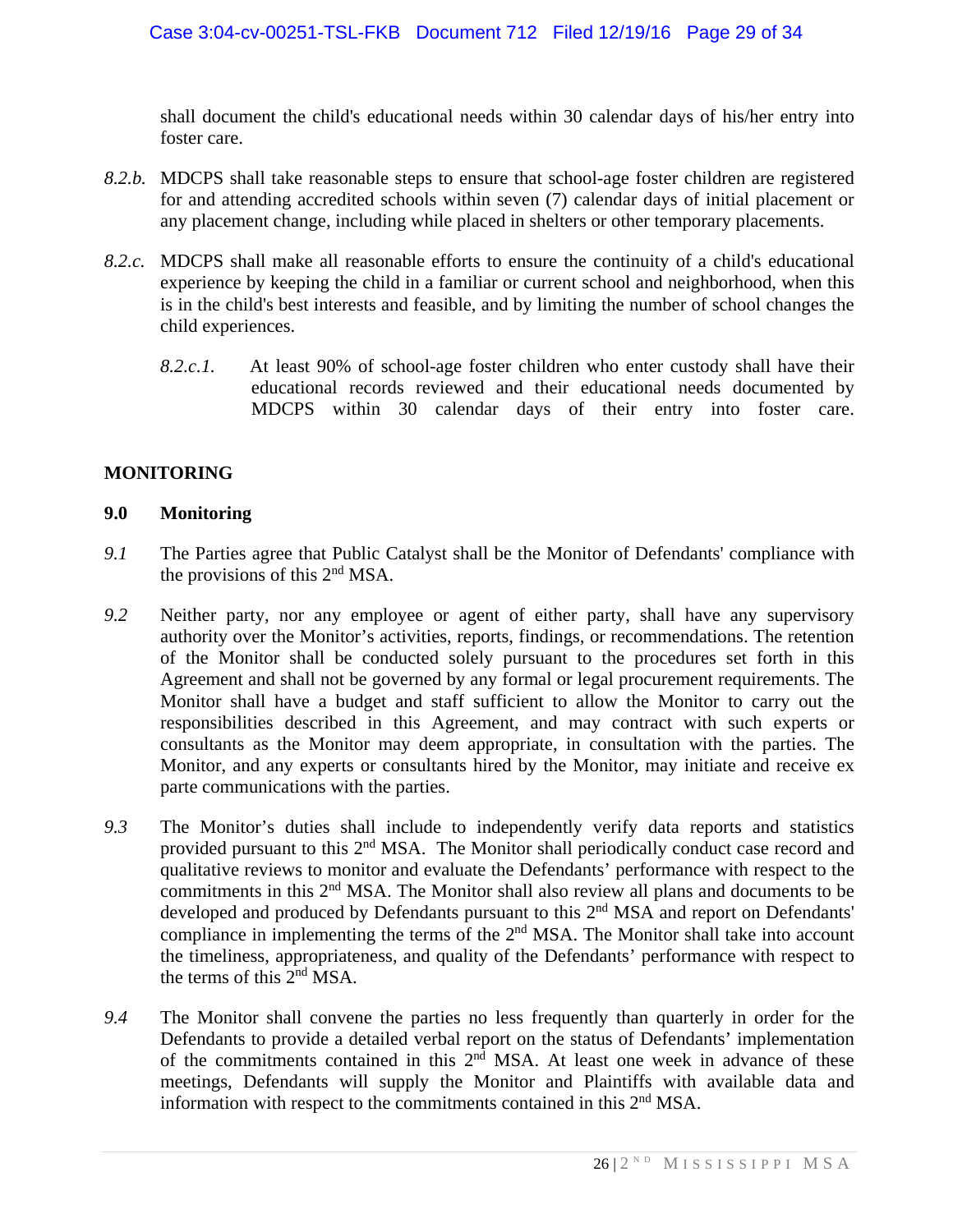- *9.5* The Monitor shall provide a written report to the Court and the parties no less frequently than annually. The Monitor's reports shall set forth whether the Defendants have met the commitments, performance standards and outcomes contained in this  $2<sup>nd</sup> MSA$ . In addition, the Monitor's reports shall set forth the steps taken by Defendants, the reasonableness of these efforts, and the adequacy of support for the implementation of these steps; the quality of the work done by Defendants in carrying out those steps; and the extent to which that work is producing the intended effects and/or the likelihood that the work will produce the intended effects. In addition, upon request of either party, the Monitor may issue a report to the Court more frequently than annually evaluating Defendants' performance with respect to any commitment in this 2nd MSA.
- *9.6* The Monitor will have full access to Defendants' data and data analysis. Defendants shall provide the Monitor with access to all data reports produced in the regular course of business respecting topics covered by this 2<sup>nd</sup> MSA. Notwithstanding the existence of Defendants' data, data analysis, and reports, however, the Monitor shall have the authority to prepare new reports on all topics covered by this 2nd MSA and to the extent the Monitor deems necessary.
- *9.7* Defendants agree to provide the Monitor with free and, upon request, private access to all individuals within MDCPS and persons within the Executive Branch of Mississippi state government, as the Monitor chooses; to assist the Monitor in gaining access to other stakeholders in the child welfare system (including but not limited to the staff of contract agencies); and to provide the Monitor with free access to all documents, data, and premises it deems relevant to their work (including but not limited to documents and data from contract agencies and courts). The Monitor agrees to respect the confidentiality of all information related to individually identifiable clients, subject to applicable law or the Confidentiality Order filed August 5, 2004. Defendants shall take no adverse action against individuals or agencies because they shared information with the Monitor pursuant to this  $2<sup>nd</sup> MSA.$
- *9.8* The reports of the Monitor shall be public documents filed with the Court, except that any individually identifying information and any other confidential information protected from disclosure by law shall be redacted or otherwise removed from any public report. Any such information received by the Monitor, unless already public, shall not be made public without Defendants' prior written permission. The Monitor shall provide copies of each of its reports to all named Defendants as well as to the heads of the Mississippi House Public Health and Human Services Committee and Appropriations Committee and Senate Committees on Appropriations and Public Health and Welfare.
- *9.9* The parties shall have access, through the Monitor, to all information made available to the Monitor, and to all other information related to ensuring compliance with and enforcing this 2nd MSA, subject to the existing confidentiality order in effect in this case. The Monitor may protect the identity of confidential sources of any such information.
- *9.10* The Monitor may periodically meet privately with the Court concerning issues related to this case, provided the parties are made aware of the occurrence of such a meeting.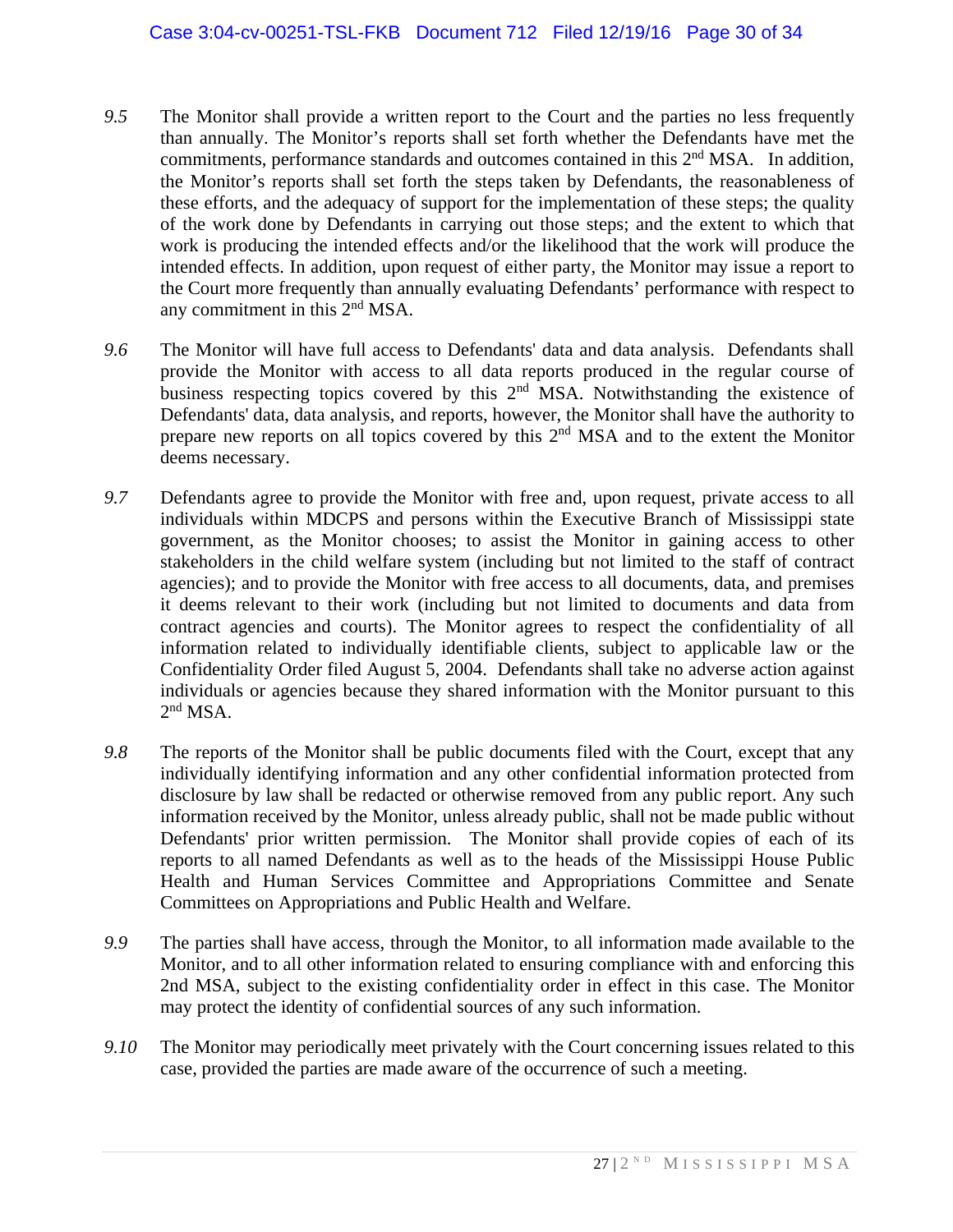*9.11* If at any point the Monitor can no longer serve, the parties shall agree on another Monitor, if necessary, with input and recommendations from the outgoing Monitor.

#### **10. Movement of Commitments to Maintenance Status**

- *10.1* When MDCPS performance, as validated by the Monitor, has attained the highest designated performance standard or standards for one 12-month reporting period, as to any eligible section of this 2nd MSA, the parties agree to conduct good faith discussions at the next scheduled quarterly meeting following the publication of the Monitor's annual report regarding whether that section of this 2nd MSA and can be designated as "To Be Maintained." In the event the parties are unable to reach a unanimous decision whether the section shall be designated as "To Be Maintained," the Monitor shall have the authority to make the designation but only after consultation with the parties and validation by the Monitor that MDCPS performance in that section has attained the highest designated performance standard or standards for 24 months. The sections eligible for designation as "To Be Maintained" exclude: §1.3 Caseloads, §2 Child Safety and Maltreatment in Care, §3 Family-Based Placements, §4 Placement Standards, §6 Child and Youth Permanency and Adoption.
- *10.2* Upon designation as "To Be Maintained", the section will not be actively monitored. At the Monitor's discretion, the Monitor may request, and MDCPS will supply information and data relating to any section in the "To Be Maintained" classification, including information sufficient to verify the data. If the information and data demonstrate a significant departure from the section, the Monitor shall move the section back into the main active monitoring section of this 2<sup>nd</sup> MSA.

# **ENFORCEMENT AND EXIT**

#### *11* **Enforcement and Exit**

- *11.1* From January 1, 2018 through December 31, 2019, Plaintiffs' rights under paragraph 8 of the STRO will remain in effect for violations of those still applicable provisions of the STRO and for violations of this 2<sup>nd</sup> MSA, except that during this period, before exercising their rights under this paragraph, Plaintiffs shall:
	- *11.1.a.* Notify Defendants in writing of their intent and basis for doing so;
	- *11.1.b*. Unless Plaintiffs deem the situation an emergency, and provide support for that assertion, Plaintiffs and Defendants shall first meet with the Monitor during a period not to exceed 30 calendar days and attempt to resolve the open issues. If necessary, and at Plaintiffs' request, the dispute may be resolved with the entry of a specific, additional remedial order to address the issue[s] raised by Plaintiffs.
	- *11.1.c.* Plaintiffs agree not to seek relief for isolated or minor violations or for violations related solely to an individual child.
	- *11.1.d.* In the absence of agreement by the end of the 30 day period, or the extension of that period for an additional period of no more than 30 days upon the mutual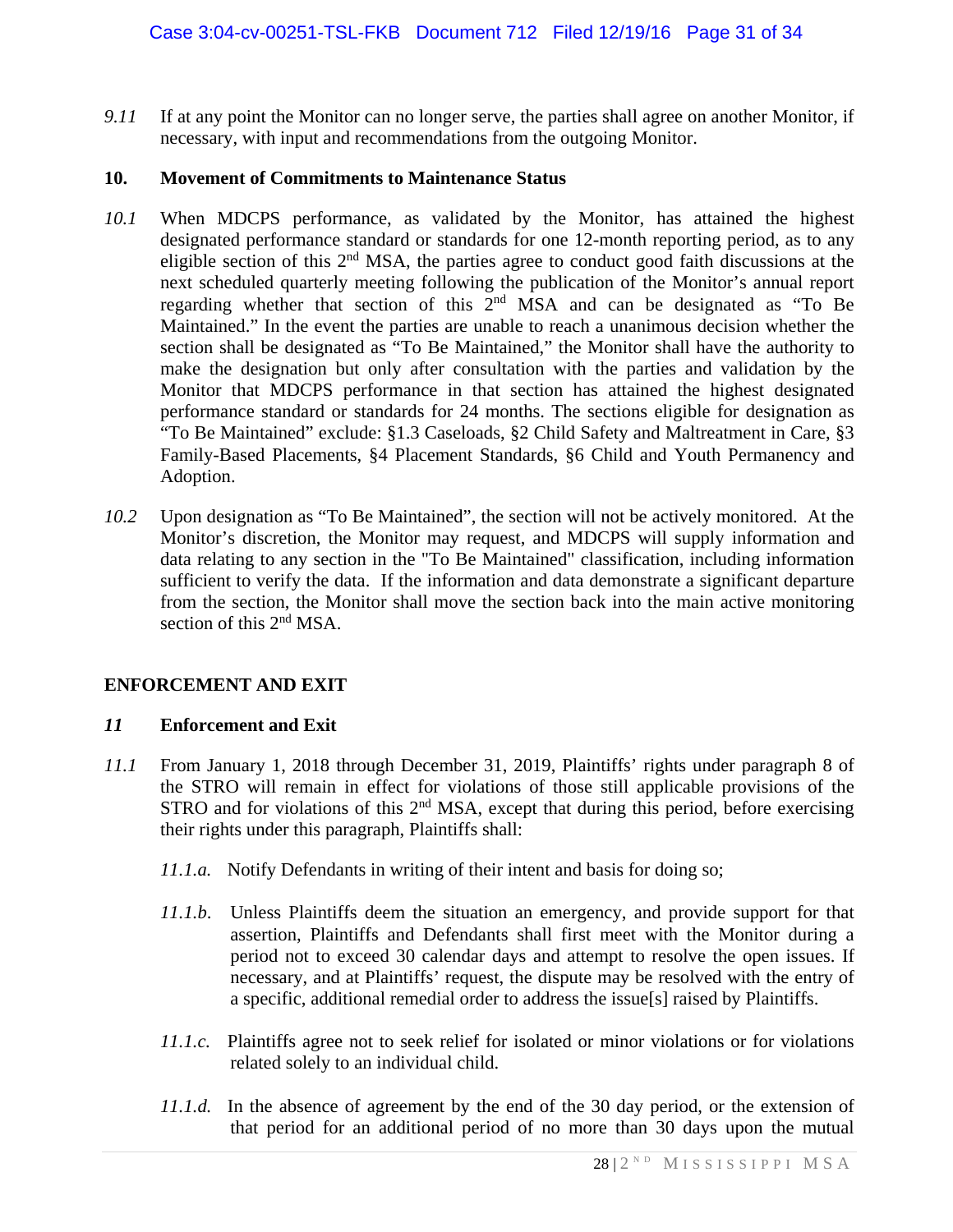agreement of the parties, Plaintiffs will seek a remedial order from the court pursuant to paragraph 1 of the STRO.

- *11.2* Beginning January 1, 2020, the following enforcement standards shall apply. If Plaintiffs believe that Defendants are not in substantial compliance with any provisions of this 2<sup>nd</sup> MSA, Plaintiffs shall notify the Defendants in writing of the asserted non-compliance and the basis for that assertion. The parties shall meet with the Monitor as soon as practicable, but no later than 30 calendar days thereafter. If the parties are unable to reach a resolution with regard to the asserted non-compliance within that 30 day period, or in an additional 30 day period if both parties agree to the extension, Plaintiffs shall have the right to file a motion for contempt with regard to the asserted non-compliance.
	- *11.2.a.* Defendants may seek a court-ordered modification of any provision of this 2nd MSA pursuant to Rule 60(b) of the Federal Rules of Civil Procedure if significant changes in factual conditions, beyond Defendants' control and not contemplated by the Parties at the time this 2nd MSA was entered into, make the provision unworkable, make compliance substantially more onerous, or make enforcement detrimental to the public interest, and the changed circumstance occurred despite Defendants' reasonable effort to comply with this 2<sup>nd</sup> MSA.
	- *11.2.b*. This 2nd MSA represents the full agreement of the parties and it is the intention of the parties that it be enforced in full.
- *11.3* Defendants may seek an order dismissing court jurisdiction of this matter and any remedial orders that remain open at the time the application is made, upon Defendants' showing that they have achieved and maintained substantial compliance of all of the provisions of this 2<sup>nd</sup> MSA based upon 12 continuous months of data that has been verified by the Monitor, prior to the application.

#### **ATTORNEYS' FEES**

#### *12* **Attorney Fees**

*12.1* All parties reserve all claims and defenses with respect to all claims for an award of attorneys' fees and litigation expenses for Plaintiffs which claims shall be separately asserted and determined according to a schedule to be fixed by the Court.

#### **#####**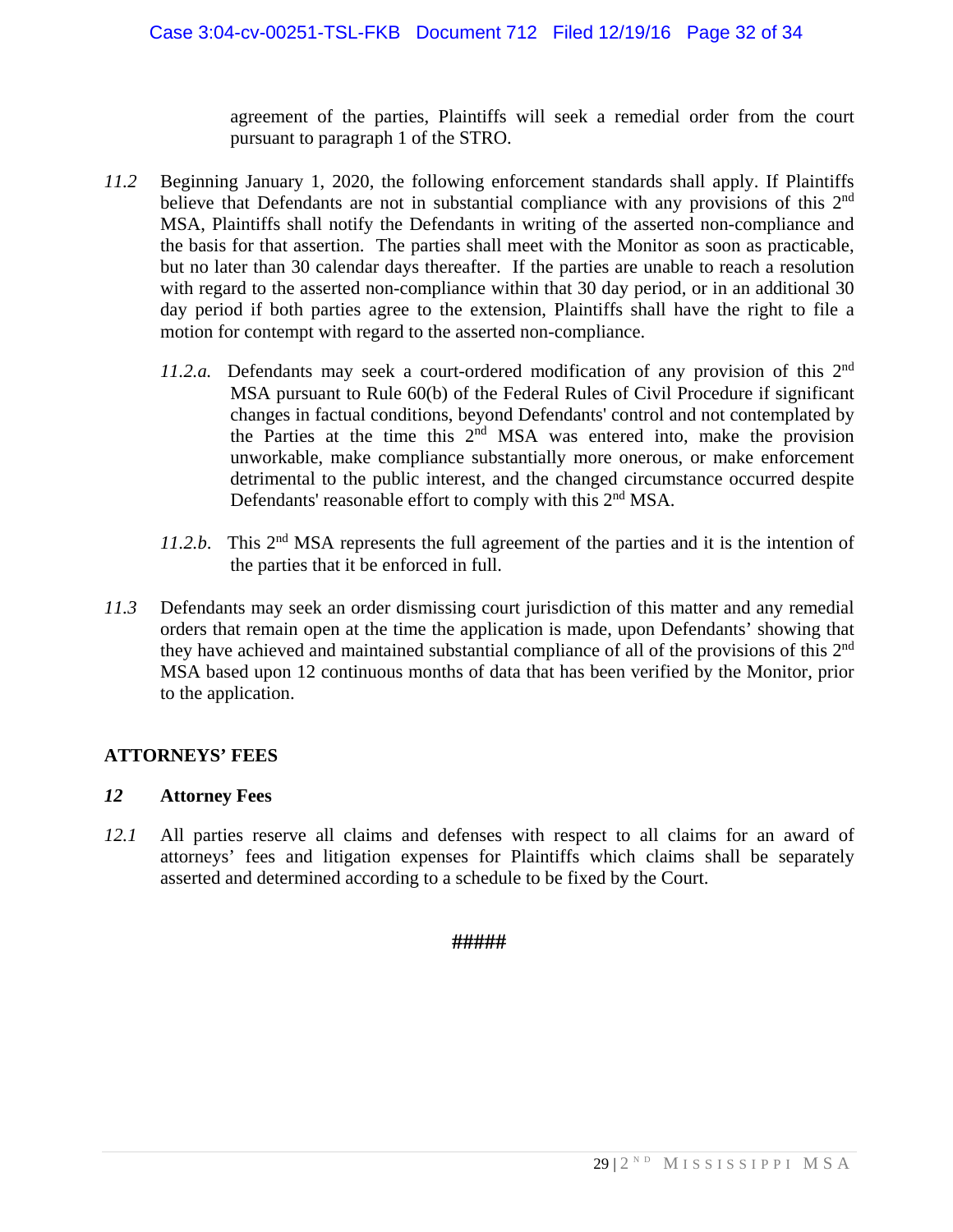#### **AGREED TO AND APPROVED FOR ENTRY BY: FOR PLAINTIFFS:**

/s/ Marcia Robinson Lowry Marcia Robinson Lowry (*pro hac vice* MBN 43991) Sara Robinson-Glasser *(pro hac vice* MBN 47547) A BETTER CHILDHOOD, INC. 1095 Hardscrabble Road Chappaqua, NY 10514 Phone: 646.808.7344 Email: mlowry@abetterchildhood.org srglasser@abetterchildhood.org

Wayne Drinkwater (MBN 6193) Michael J. Bentley (MBN 102631) BRADLEY, ARRANT, BOULT & CUMMINGS, LLP One Jackson Place, Suite 400 Jackson, MS 39201 Phone: 601.948.8000 Email: wdrinkwater@bradley.com mbentley@bradley.com

John Lang *(pro hac vice* MBN 43987) Attorney at Law 60 East 42nd Street, Suite 4600 New York, NY 10165 Tel: 212.300.0646 Email: john.lang@attorneylang.com

Christian D. Carbone *(pro hac vice* MBN 43986) LOEB & LOEB, LLP 345 Park Ave. New York, NY 10154 Tel: 212.407.4000 Email: ccarbone@loeb.com